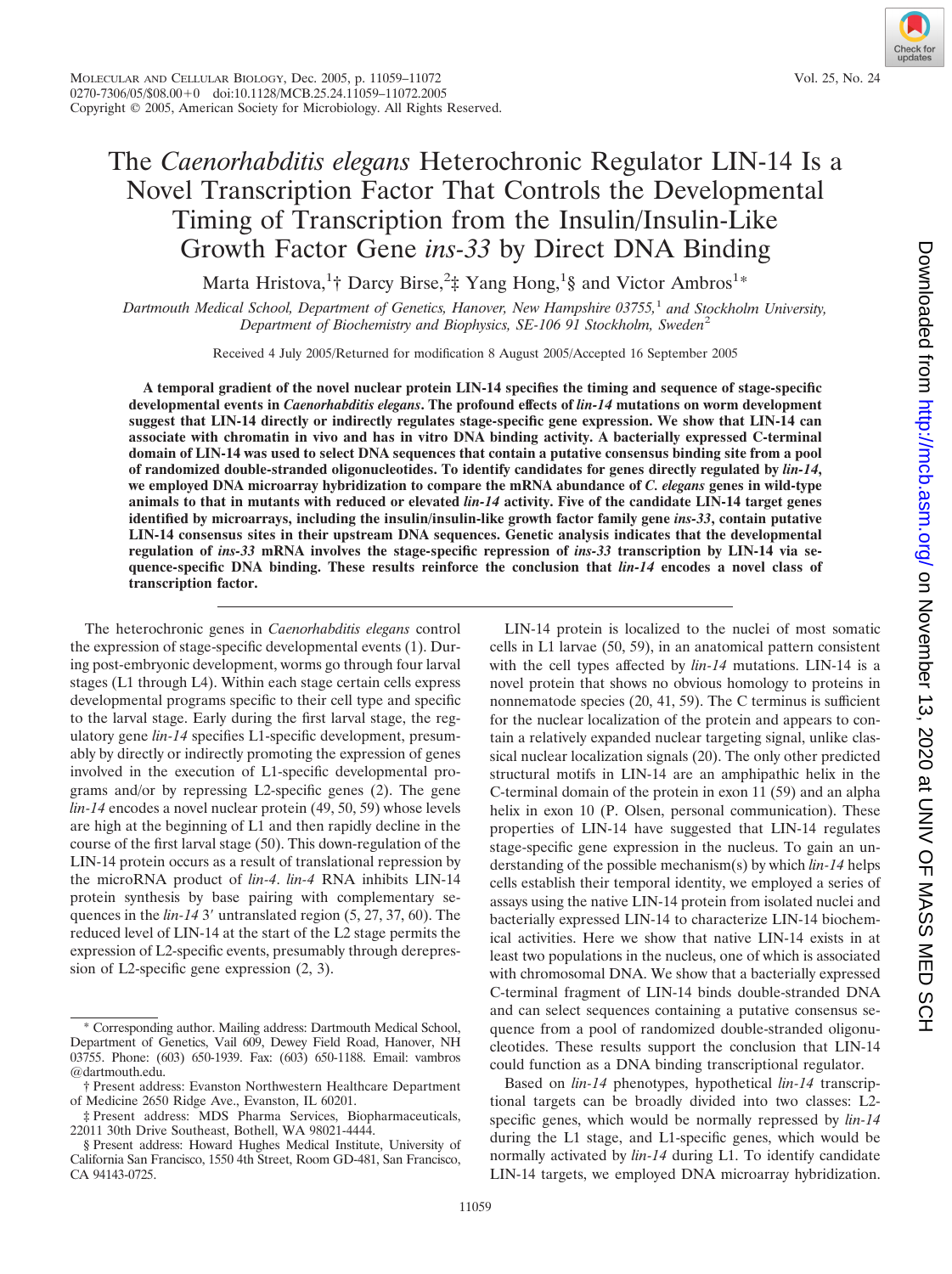We compared mRNA abundance of 11,899 *C. elegans* genes in RNA samples from the L1 and L2 stages of wild-type worms, *lin-14* loss-of-function (*lf*) mutants, and *lin-4* loss-of-function mutants. We identified 16 genes with characteristics of potential *lin-14* targets; these genes display opposite changes in mRNA abundance in response to reduced *lin-14* [*lin-14*(*lf*)] and elevated *lin-14* [*lin-4*(*lf*)]. We confirmed that at least one of these genes, *ins-33*, is a bona fide transcriptional target of LIN-14; *ins-33* promoter activity is temporally regulated by *lin-14* in vivo, and LIN-14 binds in vitro to *ins-33* upstream sequences that are essential for negative developmental regulation by *lin-14*. These results demonstrate that *lin-14* encodes a novel class of transcription factor that controls developmental timing via direct DNA binding.

## **MATERIALS AND METHODS**

**Worm strains.** *C. elegans* (wild type strain N2 var Bristol) was cultured on NGM plates or in liquid culture as previously described (61), at 20°C unless otherwise noted. Synchronized populations of wild-type or mutant larvae were obtained by hypochlorite treatment of gravid adults, allowing embryos to develop to hatching in the absence of food, followed by growth of the L1 larvae on NGM plates with food (bacterial strain OP-50). To obtain *lin-14* mutant L1 populations, VT965 [*lin-14*(*n179ts*)] starved L1 larvae were placed on NGM plates seeded with bacteria and grown at the nonpermissive temperature (25°C) for 7 to 8 h before harvesting. *lin-4* L1 larvae were grown on food for 21 to 22 h at 20°C to obtain L2 larvae. All worm populations were harvested by washing the plates with ice-cold distilled water (dH<sub>2</sub>O) and rinsed three times with cold dH<sub>2</sub>O before being snap-frozen in liquid  $N<sub>2</sub>$ .

**Nuclear isolation.** Nuclei from L1 larvae were isolated as described (29) except that worms were homogenized in buffer A (250 mM sucrose, 10 mM Tris-HCl, pH 8.0, 10 mM MgCl<sub>2</sub>, 1 mM EGTA, 1 mM DTT, 2 μg/ml aprotinin, 1 μg/ml leupeptin, 1  $\mu$ g/ml pepstatin A, 2 mM Pefabloc). Nuclei were stored at  $-80^{\circ}$ C in 10% glycerol and buffer B (buffer A plus 60 mM KCl, 15 mM NaCl, 15 mM Tris-HCl, pH 7.4, 3 mM MgCl<sub>2</sub>, 2  $\mu$ g/ml aprotinin, 1  $\mu$ g/ml leupeptin, 1  $\mu$ g/ml pepstatin A, 2 mM Pefabloc) (13). Nuclear DNA concentration was estimated by optical density at 260 nm of an aliquot in 1% sodium dodecyl sulfate (SDS).

**MNase assay.** Nuclei were thawed on ice and recovered by centrifugation in a refrigerated microcentrifuge at 11,500 rpm for 10 min. Nuclei were resuspended in micrococcal nuclease (MNase) buffer (10 mM HEPES, 10 mM KCl, 0.5 mM MgCl<sub>2</sub>, 2 mM CaCl<sub>2,</sub> 2  $\mu$ g/ml aprotinin, 1  $\mu$ g/ml leupeptin, 1  $\mu$ g/ml pepstatin A, 2 mM Pefabloc) to a DNA concentration of 1  $\mu$ g/ $\mu$ l (10). MNase (Worthington Biochemical) was added at concentrations from 10 to 150 units/100  $\mu$ g DNA, and the nuclei were incubated on ice for 35 to 45 min. Digestion was stopped by the addition of an equal volume of MNase buffer supplemented with 10 mM EDTA. After a 10-min spin at 4,000 rpm in a refrigerated microcentrifuge, the supernatant was either loaded onto a sucrose gradient (see below) or subjected to centrifugation at  $100,000 \times g$  for 1 h in a Beckman tabletop ultracentrifuge (adapted from Liang and Stillman [28]). For RNase digestion, DNase-free RNase A (Sigma) was used under the same incubation conditions as those for MNase, and the digestion of RNA was verified by agarose gel electrophoresis after RNA isolation using Trizol (GibcoBRL).

For sucrose gradient analysis, 5 ml of 20 to 40% sucrose gradients in MNase stop buffer was centrifuged for 3.25 h at 40,000 rpm in a Beckman ultracentrifuge (SW 55 Ti rotor). Fractions (275  $\mu$ l each) were collected by hand and split; two-thirds of each fraction was precipitated with trichloroacetic acid and resuspended in SDS-polyacrylamide gel electrophoresis (PAGE) loading buffer, while one-third was phenol extracted and ethanol precipitated to recover DNA.

**Nuclear matrix assays. (i) High salt procedure.** Nuclei were thawed on ice and recovered by centrifugation at 4°C and 11,500 rpm for 10 min in a refrigerated microcentrifuge. Nuclear matrix was prepared from the pelleted nuclei according to published protocols (16, 43). As a control, high-salt-extracted pellets were digested with DNase-free RNase A (Sigma).

**(ii) Low-salt procedure.** For the low-salt procedure, adapted from Smith et al. (53) and Mirkovitch et al. (35), nuclei were thawed on ice and recovered by centrifugation for 10 min at 4°C, 11,500 rpm, in a microcentrifuge. Nuclei were resuspended in low-salt buffer (5 mM HEPES, pH 7.9, 2 mM EDTA, 2 mM KCl, 0.25 mM spermidine, 2  $\mu$ g/ml aprotinin, 1  $\mu$ g/ml leupeptin, 1  $\mu$ g/ml pepstatin A, 2 mM Pefabloc) at a DNA concentration of 2  $\mu$ g/ $\mu$ l and incubated at room temperature for 15 min. (As a control, in at least one experiment the nuclei were

pelleted after this step to analyze the effect of low-salt buffer alone on nuclear protein release). An equal amount of low-salt buffer supplemented with lithium 3,5-diiodosalicylate to 50 mM was added to the nuclei to a final lithium 3,5 diiodosalicylate concentration of 25 mM, and the nuclei were incubated for another 5 min at 22°C. Extracted nuclei were recovered by centrifugation at  $5,000 \times g$  for 3 min at 22°C and washed three times in buffer containing 20 mM Tris, pH 7.4, 20 mM KCl, 70 mM NaCl, 0.5 mM spermine, 0.125 mM spermidine,  $2 \mu g/ml$  aprotinin, 1  $\mu g/ml$  leupeptin, 1  $\mu g/ml$  pepstatin A, 2 mM Pefabloc. Nuclei were resuspended in wash buffer and incubated with RNase-free DNase I (Boehringer Mannheim) at 0.5 U/µg DNA for 15 min at 37°C. After a final 3-min  $5,000 \times g$  spin, the nuclear matrix was resuspended in 8 M urea.

**LIN-14 fusion protein expression and purification.** LIN-14 coding sequences were amplified from a plasmid containing *lin-14* cDNA and were cloned into the glutathione transferase (GST) expression vector pGEX-2T (GE Healthcare) to create a fusion protein with the GST module at the N terminus of the fusion protein. Primers were chosen to amplify sequences coding amino acids 292 to 539 or amino acids 284 to 465 [in the case of GST::LIN-14(292–539) or GST::LIN-14(284–465), respectively] (Fig. 1A). Purification of the GST fusion proteins was carried out as previously described (14), except that cells were lysed by sonication, sarcosyl was omitted from the buffer, and an additional clarifying spin step was carried out at  $100,000 \times g$ . Protein bound to glutathione-Sepharose beads (GE Healthcare) was either frozen as a 50% bead slurry in 10% glycerol, 50 mM HEPES, pH 7.9, 150 mM NaCl, and 5 mM dithiothreitol (DTT) or eluted from the beads in the above buffer supplemented with 15 mM glutathione. Elution fractions containing the fusion protein were stored at  $-80^{\circ}$ C. Amino acids 284 to 465 were fused to a six-His tag by PCR amplification with appropriate primers, and the His-tagged fusion protein was purified from *Escherichia coli* by metal affinity resin. Protein fractions were analyzed using 11% SDS-PAGE gels, and proteins were visualized by Coomassie blue staining.

**DNA binding of GST::LIN-14(284–465).** DNA cellulose binding was performed using Sigma brand cellulose coupled to double-stranded or singlestranded DNA (D8515 or D8273). Bacterially expressed GST::LIN-14(284–465) fusion protein was diluted in 75 mM NaCl, 50 mM HEPES, 7.5 mM glutathione, 5% glycerol, 2.5 mM, and 0.1 mM EDTA and bound in batch to DNA-cellulose by rocking at 4°C for 1.5 h. The protein-DNA-cellulose complexes were recovered by centrifugation in a clinical centrifuge and washed three to four times with 10 column volumes each of cold wash buffer (150 mM NaCl, 50 mM HEPES, 0.1 mM EDTA, 0.5 mM DTT). Protein was eluted with 3 to 6 column volumes of elution buffer (50 mM HEPES, 0.5 mM DTT, 0.1 mM EDTA, 0.005% Triton X-100) supplemented with increasing concentrations of NaCl (200 mM, 400 mM, 800 mM, and 1.5 M). Equivalent amounts of each fraction were analyzed on SDS-PAGE gels.

**Binding site selection assay (SELEX).** DNA sequences for consensus site selection were generated from the following oligonucleotide input sequence: 5′ AGA G<u>GG ATC C</u>GA TTG CAG-N<sub>20</sub>-GTG TAG <u>GAA TTC</u> GCC GTG 3′ (PO66), where the middle 20 bases  $(N_{20})$  were randomized during synthesis. These sequences have BamHI and EcoRI restriction sites (underlined) in the 5' and 3' ends, respectively, for subsequent cloning. Two PCR primers complementary to the 5' and 3' constant regions were also synthesized (PO67 and PO68). Double-stranded oligonucleotides were synthesized from the PO66 pool by extension with Klenow (NEB) using primer PO68.

Binding reactions were performed in a  $250-\mu l$  volume for 30 min at  $4^{\circ}C$ (adapted from Chittenden et al. [11]). Twenty microliters of frozen glutathione-Sepharose beads complexed with GST::LIN-14(284–465) was diluted in binding buffer (50 mM HEPES, 100 mM NaCl, 2 mM MgCl<sub>2</sub>, 0.5 mM EDTA, 5 mM DTT, 10% glycerol, 100 ng/ml) containing double-stranded oligonucleotides. After incubation, the beads were washed three to four times with 1 ml of cold binding buffer to eliminate unbound DNA. Elution of DNA bound to the immobilized protein was carried out as described (7). Approximately 10% of the recovered DNA was amplified via PCR to prepare DNA for the next round of binding.

Amplification conditions were optimized and the following protocol was used: 95°C for 5 min and then 19 cycles of 94°C for 30 s, 55°C for 30 s, and 72°C for 140 s, with a final step of 72°C for 5 min. After the fourth and fifth rounds of selection, oligonucleotide pools were digested with EcoRI and BamHI and cloned in Bluescript SK vector. Colonies with inserts were selected by blue/white selection and sequenced using a T7 primer. Most colonies contained multiple concatamerized independent inserts. The randomized sequences were compared and aligned manually.

**EMSAs.** Probes were end labeled with 32P and T4 polynucleotide kinase, and approximately 20 fmol of labeled probe was added to each binding reaction (2 nM final concentration). Electrophoretic mobility shift assays (EMSAs) were performed essentially as described (7). Binding reactions were performed in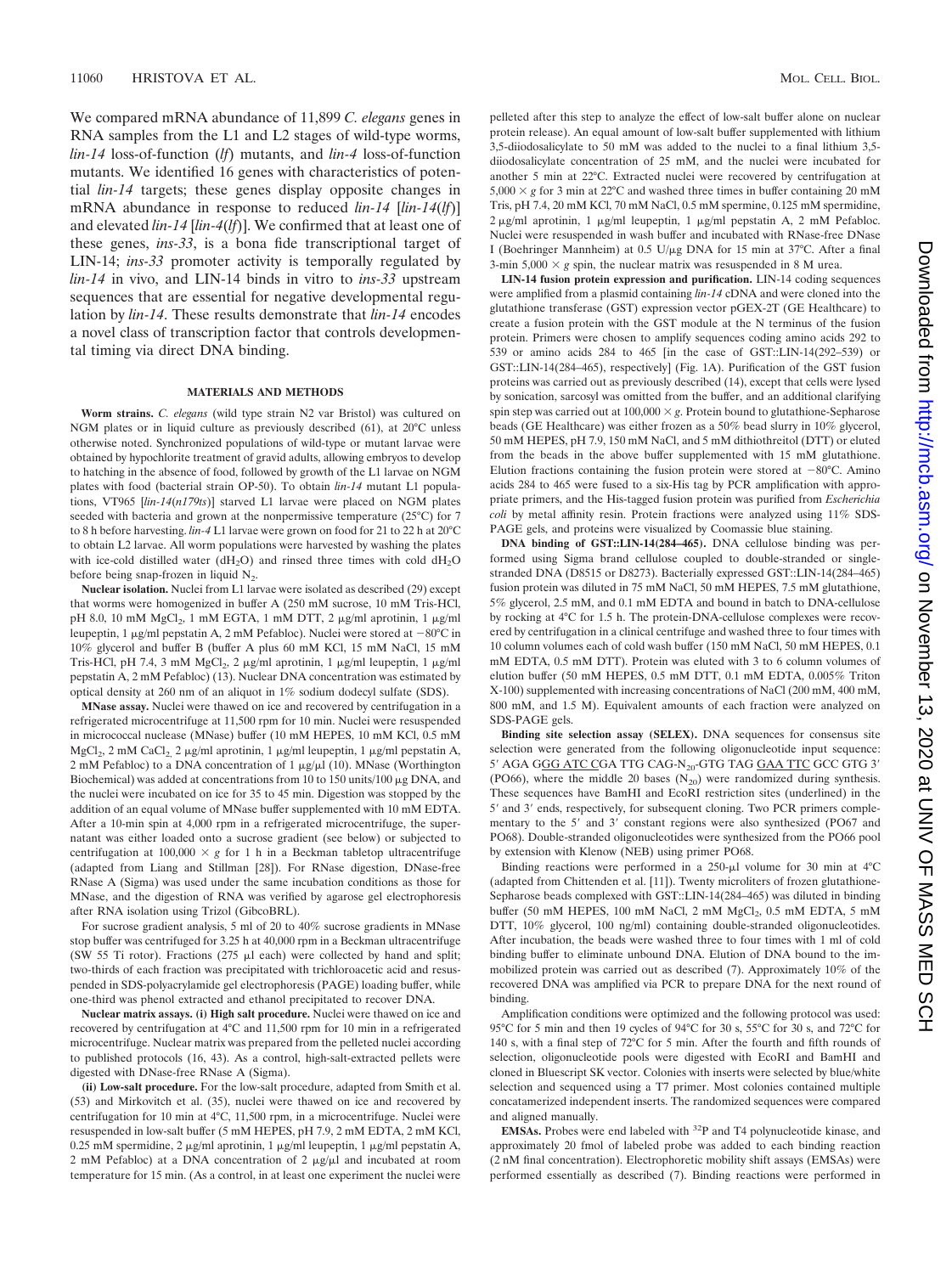

FIG. 1. Chromatin association of LIN-14::GFP fusion proteins in vivo. (A) Schematic representation of the different truncated versions of LIN-14 used in chromosome association experiments (GFP fusions designated D3 and D5 to D10 [20]) and in DNA binding experiments (GST and six-His fusions). The *n179* mutation in exon 9 of D10 is indicated by an asterisk. GST::LIN-14(292–539) contains LIN-14 amino acids 292 to 539, which comprise exons 9 to 13, identical to the fragment included in LIN-14D5::GFP. GST::LIN-14(284–465) and 6HIS::LIN-14(284–465) contain LIN-14 amino acids 284 to 465, identical to the fragment included in LIN-14D9::GFP. Exon numbers are indicated above the constructs. All images are of *lin-14*(*n179*) animals carrying transgenic LIN-14 constructs, except for the image in panel C, which is *lin-14*(*ma135)*. Arrows indicate the mitotic chromosomes. (B to D) Rescuing truncated LIN-14::GFP proteins associate with mitotic chromosomes: LIN-14D5::GFP in *lin-14*(*n179*) (B) and *lin-14*(*ma135*) backgrounds (C); LIN-14D9::GFP (D). (E to G) Nonrescuing truncated LIN-14::GFP proteins do not associate with mitotic chromosomes: LIN-14D6::GFP (E), LIN-14D7::GFP (F), LIN-14D8::GFP (G). Scale bar, 1.5  $\mu$ m.

binding buffer (50 mM HEPES, pH 7.9, 100 mM NaCl, 2 mM  $MgCl<sub>2</sub>$ , 1 mM DTT,  $10\%$  glycerol, dI-dC at  $0.02 \mu g/\mu$  final concentration, bovine serum albumin at a final concentration of 1  $\mu$ g/ $\mu$ l) for 20 min at room temperature. A fusion protein consisting of a six-His-tagged version of LIN-14 containing amino acids 284 to 465 [6HIS::LIN-14(284–465)] was included in the binding reaction at concentrations of 8 nM to 320 nM.

Binding reactions were fractionated by electrophoresis in 3.5% or 4% (acrylamide/bisacrylamide ratio of 60:1) nondenaturing polyacrylamide gels. All gels were run at 4°C at 30 to 35 mA for 1.5 to 3 h in 0.5  $\times$  Tris-borate-EDTA. Gels were exposed to a storage phosphor screen and images were captured on a Typhoon 8600 Variable Mode Imager using the ImageQuant Software (Molecular Dynamics). Images were further processed using Adobe Photoshop.

**DNase I footprinting.** The binding reaction for the DNase I footprinting analysis was carried out using the same reaction conditions as for EMSA except that protein [6HIS::LIN-14(284–465)] was added in molar excess to probe at quantities sufficient to retard all of the free probe in EMSA experiments. DNase I (Boehringer Mannheim) was then added to the binding reactions at a concentration of 0.01 U/ng of radiolabeled DNA probe, and the reaction mixtures were incubated for 5 min at room temperature. Digestion was stopped by the addition of an EDTA/EGTA cocktail to a final concentration of 2 mM each, and the samples were heated at 65°C for 10 min, dialyzed against  $dH_2O$ , lyophilized in a Speedvac, and then resuspended in denaturing loading buffer. Samples were then heated and fractionated by electrophoresis through a 6% urea acrylamide gel (SequaGel; National Diagnostics) in  $0.5 \times$  or  $1 \times$  Tris-borate-EDTA buffer at 55°C for approximately 1 to 3 h. After drying, gels were exposed to a storage phosphor screen, and images were captured and processed as described above.

**Western blots.** Western blot analysis was performed according to standard procedures (7) using Renaissance Enhanced Luminol Chemiluminescence Reagent (New England Nuclear). Proteins were transferred onto Millipore brand Immobilon-P membranes. Primary antibody incubations were performed in  $1\times$ phosphate-buffered saline supplemented with 5% nonfat dry milk for 1 to 2 h at room temperature or at 4°C overnight. LIN-14 antisera were generated (Covance Research Products, Inc.) against 6HIS::LIN-14(284–465) (Fig. 1A). Antisera were affinity purified using purified GST::LIN-14(292–539) (Fig. 1A) according to established procedures (18) using cyanogen bromide-activated Sepharose (Amersham Pharmacia Biotech). Whenever reprobing of membranes was necessary, blots were stripped by incubating at 68°C for 30 min in 100 mM Tris, pH 7.4, 100 mM  $\beta$ -mercaptoethanol, and 2% SDS.

Commercially available monoclonal antibodies were used to detect core histones and H1 (Chemicon International). Anti-green fluorescent protein (GFP) antibodies were purchased from Clonetech (Living Colors A.V.). Donkey antirabbit horseradish peroxidase-conjugated secondary antibodies were obtained from Amersham Life Sciences. Monoclonal antisera against *C. elegans*-TATA binding protein were kindly provided by N. Hernandez (48). Polyclonal antisera against *C. elegans*-lamin (*lmn-1*) were generously provided by Y. Gruenbaum (26, 45). Polyclonal antisera against LIN-26 were a gift from M. Labouesse (25).

**RNA isolation and mRNA purification.** Total worm RNA was isolated using Trizol (GibcoBRL) as follows. Frozen worm pellets were thawed in the presence of 4 volumes of Trizol and vortexed for 10 min; the mixture was spun at 14,000 rpm for 10 min at 4°C, and the supernatant was removed to a fresh tube, to which one-fifth volume CHCl<sub>3</sub> was added; the mixture was vortexed and centrifuged for 15 min at 14,000 rpm at 4°C. The aqueous phase was removed to a new tube, and the RNA was precipitated by the addition of an equal volume of isopropanol. RNA samples were stored at  $-80^{\circ}$ C as an ethanol precipitate. mRNA was prepared from total worm RNA using oligo(dT) cellulose (Sigma) and following published procedures (51). mRNA samples were shipped as dried pellets on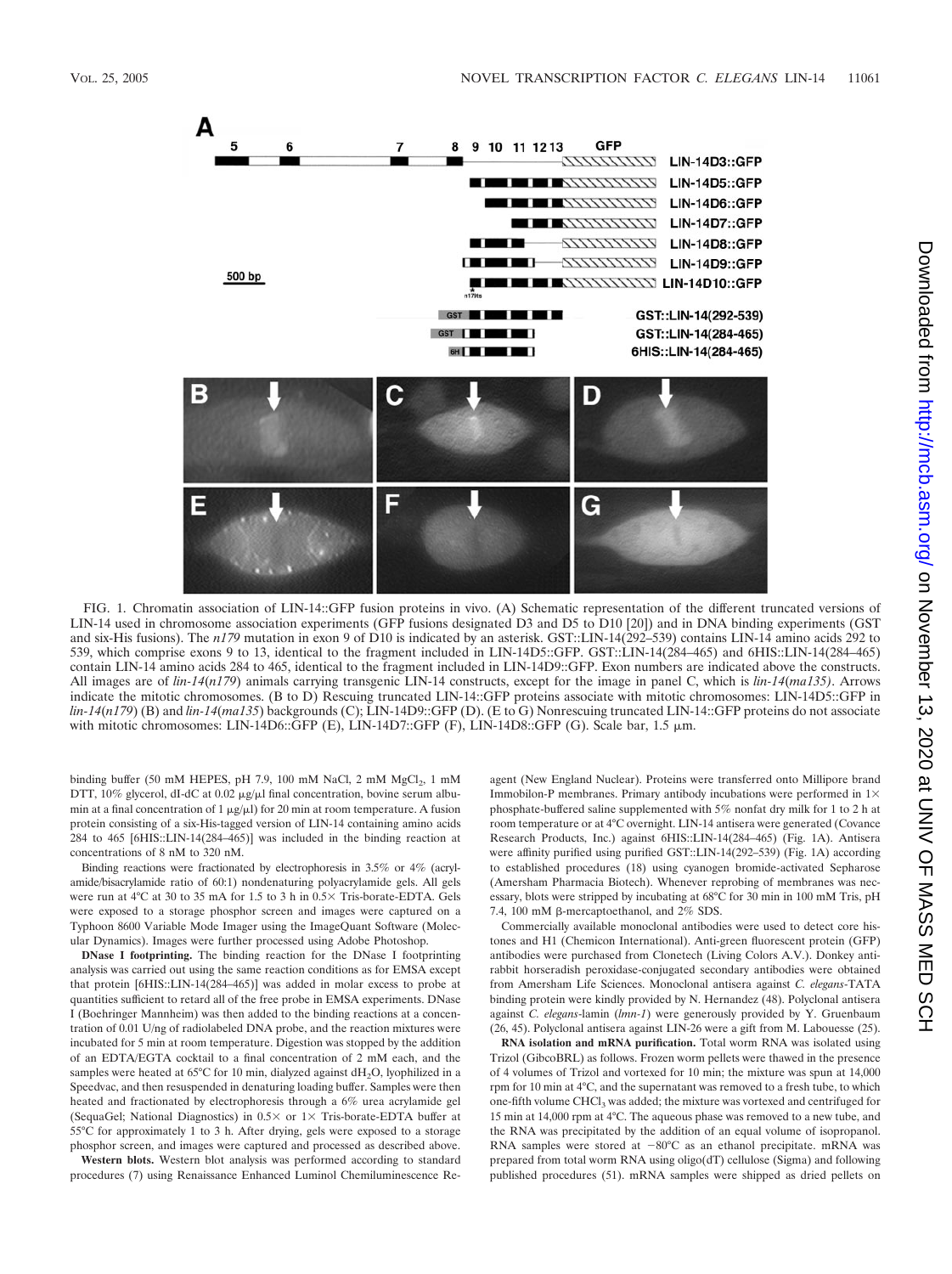TABLE 1. In vitro nuclear association and in vivo activity of *lin-14* deletion constructs

| Genotype <sup><math>a</math></sup>                               | Exons <sup>a</sup>    | Nuclear localization<br>in vivo $^b$ | Nuclear retention<br>in vitro $c$ | Matrix association<br>in vitro <sup><math>d</math></sup> | Function <sup><math>e</math></sup> |
|------------------------------------------------------------------|-----------------------|--------------------------------------|-----------------------------------|----------------------------------------------------------|------------------------------------|
| Endogenous LIN-14                                                | 1–13                  | $++++$                               | $~10\%$                           | $+++$                                                    | $+ + +$                            |
| $lin-14(n179)$ ; LIN-14D5::GFP<br>$lin-14(n179)$ ; LIN-14D6::GFP | $9 - 13$<br>$10 - 13$ |                                      | $\sim 0\%$<br>$\sim 0\%$          | NA<br>NA                                                 | $++$                               |

*<sup>a</sup>* Transgenic animals were homozygous mutant for *lin-14*(*n179ts*) and also contain an extrachromosomal array carrying the indicated LIN-14 deletion construct. (Fig. 1A) (see reference 20 for details).<br><sup>*b*</sup> Native protein localization was determined by indirect immunofluorescence (50) using anti-LIN-14 antibodies (data not shown). Localization of the GFP fusion

proteins was determined by microscopy. +++, exclusively nuclear localization; ++, predominantly nuclear localization; +, about two-thirds nuclear localization.<br>
<sup>c</sup> Estimated portion of the LIN-14 protein in the pellet ver

*<sup>d</sup>* Presence of LIN-14 retained in nuclei after low-salt wash, and extractable with nuclear matrix in lithium 3,5-diiodosalicylate wash. Matrix association assays were not performed, because negligible amounts of LIN-14D5::GFP or LIN-14D6::GFP remained associated with the nuclear fraction after low salt extraction. *<sup>e</sup>* See Table 2.

dry ice to Stuart Kim's laboratory at Stanford University for cDNA synthesis and microarray hybridization (procedures available at http://cmgm.stanford.edu /~kimlab/wmdirectorybig.html).

**Microarray data and statistics.** The data from six experiments [three repeats of N2 L1s versus *lin-14*(*n179ts*) L1s and three repeats of N2 L2 larvae versus *lin-4*(*e912*) L2 larvae] are stored on the Stanford Microarray Database (http: //genome-www4.stanford.edu/cgi-bin/SMD/login.pl; the identifier is "experimenter: MHRISTOVA"). The first three experiments (N2 versus *lin-14*) were performed using microarrays containing 63% of predicted *C. elegans* open reading frames (42), while the second three experiments (N2 versus *lin-4*) were performed using microarrays containing 94% of predicted open reading frames (22). For the purposes of this paper, only the genes that were analyzed in all six experiments will be discussed.

Raw data from each experiment were downloaded from the Stanford Microarray Database into Excel files and processed as follows: (i) sort by Spot Flag and discard any rows where the Spot Flag value was nonzero, indicating a bad PCR; (ii) sort by Failed and discard any rows where the Failed value was nonzero, indicating abnormal hybridization; (iii) import into a common file for each type of experiment (i.e., *lin-14* or *lin-4*) the columns from each raw experimental file [RAT2(R/G), which shows a log base 2 transformed ratio of normalized red/ green signal for each spot; name of spot (Wormbase designation); chromosome location and description (www.wormbase.org)]; (iv) calculate an average RAT2(R/G) based on the 2 or 3 values (avg; any rows which had only one good experimental value were discarded); (v) calculate a standard deviation (stdev) for the average value; (vi) calculate a *t* value for each spot by using the formula  $t =$  $\arg^*$ [sqrt( $n - 1$ ]/stdev, where  $n$  is the number of experiments for which good data exist, sqrt is square root, and stdev is standard deviation; (vii) sort by absolute *t* value and discard any rows with a *t* value below 4.303 (below 95% confidence interval for three experiments) or below 12.706 (below 95% confidence interval for two experiments); (viii) sort by absolute average value and discard any rows with average values below 1.0 (less than twofold change compared to control).

**Northern blot hybridization.** Northern blot hybridization using the formaldehyde method of gel electrophoresis was performed on poly(A)-selected RNA following established procedures (7). After exposure to a storage phosphor screen, images were captured on a Typhoon 8600 Variable Mode Imager using the ImageQuant Software (Molecular Dynamics). Images were subsequently processed using Adobe Photoshop.

**Reporter fusions.** A 2.0-kb fragment of the *ins-33* promoter was amplified and cloned into the GFP expression vector pPD95.67 containing a nuclear targeting signal (13a) to generate the *ins-33*::*GFP* vector pVT396. Subsequently, a version of this vector containing only 452 bp of the *ins-33* upstream region (for sequence, see Fig. S3 available at http://banjo.dartmouth.edu/Hristova\_etal\_Sup/) was generated (pVT397) by removing intervening sequences of the promoter by digestion using an internal ClaI site and the HindIII pPD95.67 cloning site. To introduce mutations at putative LIN-14 binding sites within the 452-bp fragment, PCR using oligonucleotides with the mutations was carried out, and the new sequence verified by sequencing.

**Germ line transformation and analysis of GFP reporter expression.** Worms were transformed by microinjection as previously described (34). Transgenes expressing various regions of LIN-14 protein fused to GFP were previously described (20). The construct carrying the *lin-14*(*ma135*) loss-of-function allele was generated by PCR from genomic DNA from mutant animals. The mutation was verified by sequencing. The transgenic strains were generated by microinjection of purified plasmid DNA to a concentration of 20 ng/µl, DraI-digested N2 genomic DNA to a concentration of 100 ng/ $\mu$ l, and pVT301 (*col-19*::*GFP*) to a concentration of 15 ng/ $\mu$ l as a coinjection marker (extrachromosomal array *maEx177*). The following extrachromosomal arrays were generated: *maEx171* (plasmid pVT396), *maEx172* (plasmid pVT397), and *maEx173* (plasmid pVT397mut). Expression of GFP reporters in live transgenic worms was characterized using a Zeiss Axioscop fluorescence microscope. Worms were anesthetized using 1 mM levamisole, and images were captured using an Optronics DEI750 integrating color charge-coupled-device video camera and a Scion CG-7 RGB video capture board on a Power Macintosh G4. Images were further processed using Adobe Photoshop.

**RNAi.** RNA-mediated interference (RNAi) was performed as previously described  $(15, 56)$  except that the isopropyl- $\beta$ -D-thiogalactopyranoside concentration in the NGM plates was 5 mM. To make the *ins-33* RNAi vector, the coding region of *ins-33*, including a kilobase of intronic sequence, was amplified and cloned into the feeding vector L4440 (56). Ten L4 or young adult worms were placed onto a plate seeded with the bacterial strain HT115 expressing the RNAi plasmid of interest. After 24 to 30 h, the adults were removed, and progeny were scored 16 to 18 h later for viability and visible phenotypes.

### **RESULTS**

**Low-affinity nuclear association and chromosome binding of LIN-14 correlate with** *lin-14* **function in vivo.** The analysis of nuclei from worm extracts reveals three types of interactions between endogenous LIN-14 and worm nuclei: (i) a LIN-14 fraction that elutes easily with the low-salt buffer used to prepare nuclei (Table 1; see Fig. S1 available at http://banjo .dartmouth.edu/Hristova\_etal\_Sup/); (ii) a LIN-14 fraction that elutes with nuclease treatment, suggesting chromosomal association of this fraction (see Fig. S1 at http://banjo.dartmouth .edu/Hristova\_etal\_Sup/); and (iii) a tightly bound LIN-14 fraction that appears to be associated with the nuclear matrix (Table 1; see Fig. S2 at http://banjo.dartmouth.edu/Hristova \_etal\_Sup/). Our results described below suggest that *lin-14* function in vivo does not require the tight binding of LIN-14 to the nuclear matrix; rather, *lin-14* function seems to be associated with the chromosome binding activity of LIN-14.

To investigate which domains of LIN-14 mediate the lowaffinity and high-affinity nuclear association properties of the protein and which of these properties of LIN-14 best correlates with *lin-14* function in vivo, we examined the nuclear association of various LIN-14::GFP fusion proteins. Nuclei were isolated from transgenic worms carrying extrachromosomal arrays expressing N-terminally truncated forms of LIN-14 fused to GFP (Fig. 1A) (20). The behavior of two of these constructs, LIN-14D5::GFP (exons 9 to 13) and LIN-14D6::GFP (exons 10 to 13), in cell fractionation experiments is summarized in Table 1. Previously, the in vivo nuclear localization of both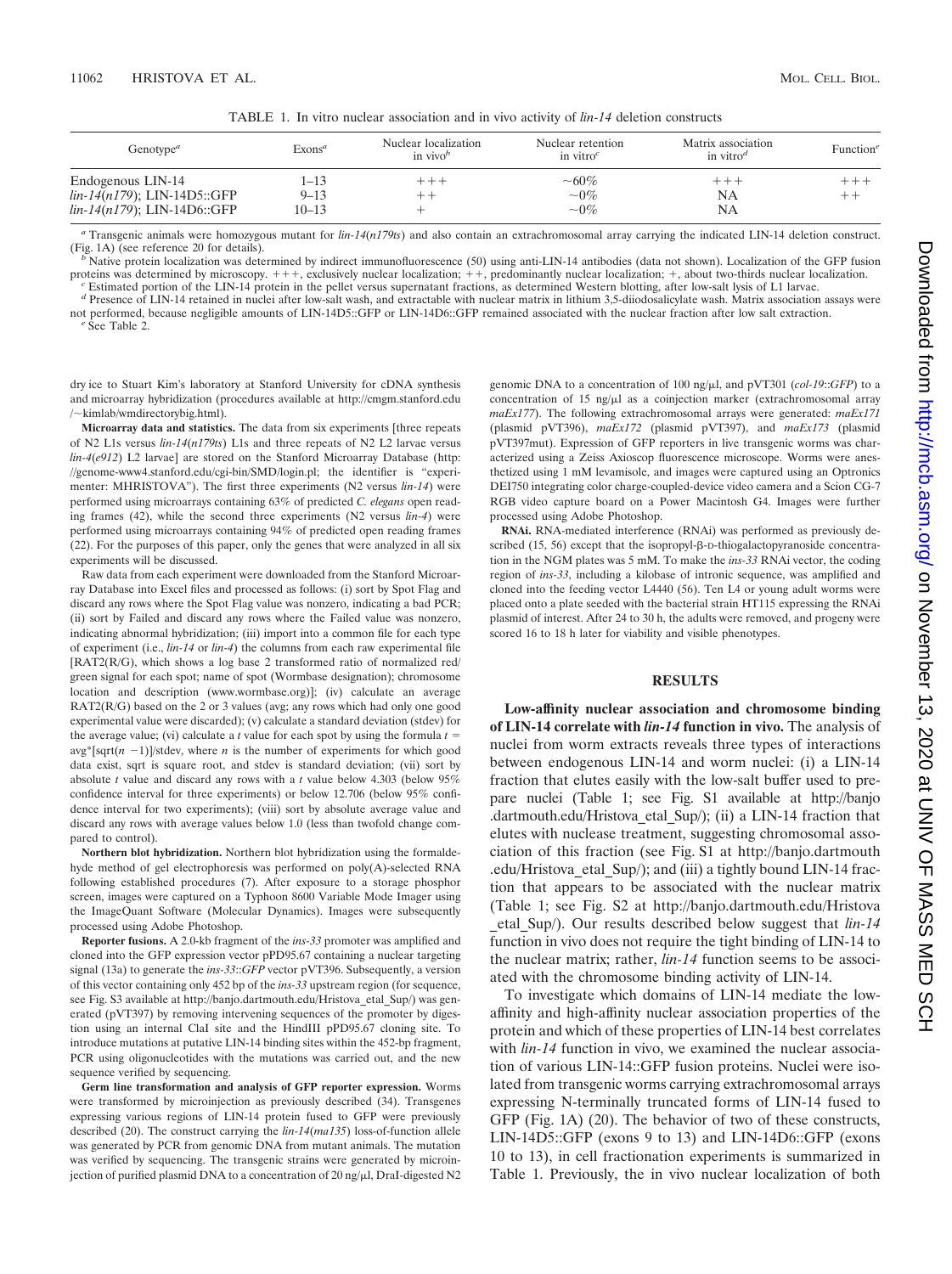TABLE 2. In vivo chromosome association and genetic activity of *lin-14* deletion constructs

| Genotype <sup><math>a</math></sup> | Exons <sup>b</sup> | Mitotic<br>chromosome $Functiond$<br>association <sup>c</sup> |      |
|------------------------------------|--------------------|---------------------------------------------------------------|------|
| $lin-14(n179)$ ; LIN-14D3::GFP     | $5 - 8^*$          |                                                               |      |
| lin-14(n179); LIN-14D5::GFP        | $9 - 13$           | $++$                                                          | $++$ |
| lin-14(ma135); LIN-14D5::GFP       | $9 - 13$           | $++$                                                          | $++$ |
| lin-14(n179); LIN-14D6::GFP        | $10 - 13$          |                                                               |      |
| lin-14(n179); LIN-14D7::GFP        | $11 - 13$          |                                                               |      |
| lin-14(n179); LIN-14D8::GFP        | $9 - 11*$          |                                                               |      |
| lin-14(n179); LIN-14D9::GFP        | $8^* - 12^*$       | $++$                                                          | $^+$ |
| lin-14(n179); LIN-14D10::GFP       | $9(n179) - 13$     |                                                               |      |

*<sup>a</sup>* Transgenic animals were homozygous mutant for either *lin-14*(*n179ts*) or for *lin-14(ma135)* and also contain an extrachromosomal array carrying the indicated LIN-14 deletion construct (Fig 1) (20).

<sup>b</sup> See Hong et al. (20) for details of constructs. Asterisks indicate that the

construct does not contain the full-length exon.<br><sup>*c*</sup> + +, chromosome association observed; -, no chromosome association ev-<br>ident

<sup>d</sup> Summary of transgenic rescue results from Hong et al. (20). ++, relatively strong rescue;  $+$  relatively weaker rescue;  $-$ , no rescue.

LIN-14D5::GFP and LIN-14D6::GFP was verified by microscopy, and LIN-14D5::GFP was found to be functional in vivo, while LIN-14D6::GFP was not functional (20). Significantly, we found that essentially all LIN-14D5::GFP and LIN-14D6::GFP was easily extracted from nuclei with low salt, indicating that neither fusion protein associates with the nuclear matrix. Since both constructs are nuclear localized in vivo (20) and since LIN-14D5::GFP rescues *lin-14* activity, we conclude that nuclear matrix association is not critical for LIN-14 nuclear localization or for *lin-14* function in vivo.

Among a set of truncated LIN-14::GFP fusion proteins that we tested in transgenic worms, *lin-14* rescuing activity correlated precisely with chromosome association, as revealed during mitotic chromosome condensation (Fig. 1; Table 2). In transgenic worms expressing truncated versions of LIN-14 fused to GFP, fluorescence was diffusely distributed within interphase nuclei, but during mitosis, fluorescence becomes concentrated in association with mitotic chromosomes (20) (Fig. 1B to D). For example, in Fig. 1B and C, LIN-14D5::GFP fluorescence can be seen in association with mitotic chromosomes. LIN-14D5::GFP displayed mitotic chromosome association in *lin-14*(*null*) animals (Fig. 1C and Table 2), indicating that endogenous *lin-14* activity is not required for the chromatin association of a LIN-14::GFP fusion protein.

The nonrescuing construct, LIN-14D10::GFP, which contains exons 9 to 13 with the *n179* point mutation, did not associate with either metaphase or anaphase chromosomes (Table 2), even though the mutant protein's nuclear localization appears to be normal before and after mitosis (data not shown). Other nonrescuing constructs, LIN-14D6::GFP, LIN-14D7::GFP, and LIN-14D8::GFP, also showed no chromosomal association (Fig. 1E to G and Table 2), suggesting that the ability to associate with mitotic chromosomes reflects an activity of LIN-14 that is related to its in vivo function. It should be noted that endogenous LIN-14, assayed by immunohistochemistry, was not detectable in association with mitotic chromosomes (data not shown). Thus, endogenous LIN-14 may associate with mitotic chromosomes in amounts below the sensitivity of the LIN-14 antiserum. Since the trun-





В

FIG. 2. DNA binding activity of bacterially expressed LIN-14. (A) Purified bacterially expressed LIN-14::GST was applied to doublestranded DNA-cellulose, and the bound and eluted fractions were analyzed by SDS gel electrophoresis and Coomassie staining. M, molecular weight markers; lane 1, sample of material prior to loading on DNA cellulose; lane 2, flowthrough; lane 3, wash with loading buffer; lanes 4 to 7, elution with 200 mM NaCl, 400 mM NaCl, 800 mM NaCl, and 1.5 M NaCl, respectively. Three elution fractions were collected for each NaCl concentration, pooled, and dialyzed against 150 mM NaCl, and a sample of the dialyzed protein was loaded onto the gel. (B) Sequence logo of SELEX-derived consensus binding specificity of bacterially expressed LIN-14, generated using WebLogo (http: //weblogo.berkeley.edu) from 162 sequences (see Tables S3 and S4 at http://banjo.dartmouth.edu/Hristova\_etal\_Sup/).

cated LIN-14 fusion proteins (which are produced from extrachromosomal arrays) are expressed at levels that likely exceed that of endogenous LIN-14, their behavior may reflect a natural, low-affinity chromosome binding activity of LIN-14. It is nevertheless possible that the chromosome association exhibited by truncated LIN-14::GFP proteins is chiefly a result of the removal of carboxy-terminal domains of LIN-14.

**Bacterially expressed LIN-14 protein can bind DNA.** To explore further the biochemical activity of LIN-14, we generated a GST-tagged LIN-14 fusion protein [GST::LIN-14(244–465)] containing the LIN-14 sequences from the D9-GFP construct (Fig. 1A). D9 had previously been shown by Hong et al. (20) to be sufficient for *lin-14* activity in vivo (Table 2). The GST module at the N terminus of the protein was used to purify GST::LIN-14(244–465) using glutathione beads (GE Healthcare) (14).

To investigate whether LIN-14 can bind nucleic acids, purified GST::LIN-14(244–465) was applied to a double-stranded DNA cellulose column in low salt (50 to 75 mM NaCl), the column was washed with 150 mM NaCl, and bound protein was eluted step-wise with increasing concentrations of NaCl (Fig. 2A). Eluted fractions were collected and run on an 11% SDS-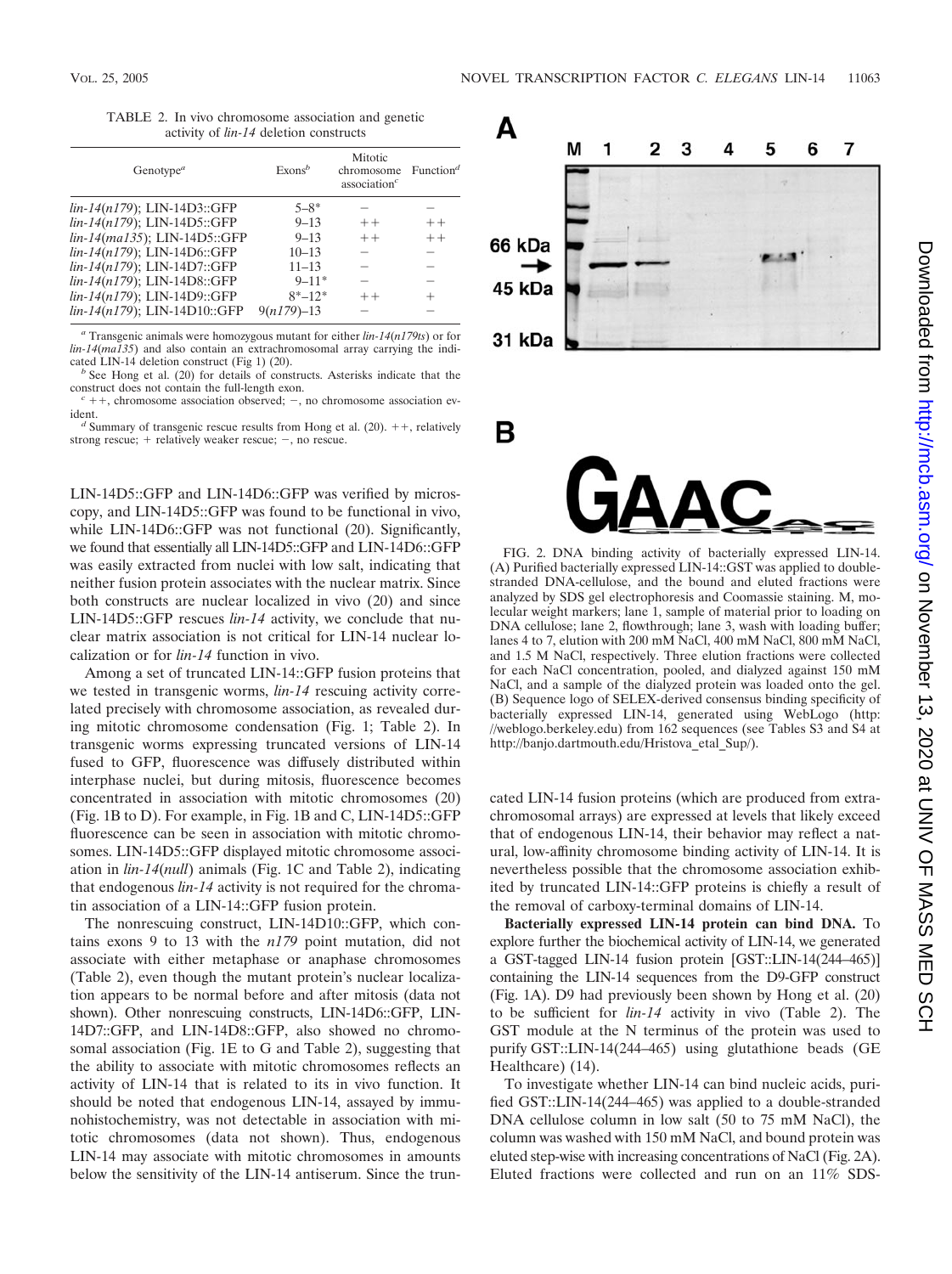TABLE 3. Effects of *lin-14*(*lf*) and *lin-4* (*lf*) mutations on *C. elegans* mRNA levels

| Class <sup>a</sup> |                    | Effect on mRNA level |                                        |  |  |  |
|--------------------|--------------------|----------------------|----------------------------------------|--|--|--|
|                    | $lin-14(lf)$ in L1 | $lin-4(lf)$ in L2    | No. of genes <sup><math>b</math></sup> |  |  |  |
| А                  | Down               | No change            | 137                                    |  |  |  |
| в                  | Up                 | No change            | 305                                    |  |  |  |
|                    | Down               | Up                   | 11                                     |  |  |  |
| D                  | Up                 | Down                 | 5                                      |  |  |  |
| E                  | No change          | Up                   | 322                                    |  |  |  |
| F                  | No change          | Down                 | 99                                     |  |  |  |
| G                  | Down               | Down                 | 4                                      |  |  |  |
| H                  | Up                 | Up                   |                                        |  |  |  |
|                    | No change          | No change            | 11,015                                 |  |  |  |

*<sup>a</sup>* Classes of genes observed by microarray hybridization, based on at least a twofold change in transcript levels in *lin-4* and *lin-14* mutants compared to the wild-type. Eight different behaviors were observed (corresponding to classes A to H). Genes of class A and B are affected by *lin-14*(*lf*) but not *lin-4*(*lf*), suggesting that their transcript levels are controlled by *lin-14* in the L1 stage only. Genes of class C and D are affected in opposite ways by *lin-14*(*lf*) and *lin-4*(*lf*), suggesting that their transcription could be regulated by *lin-14* in L1, and by *lin-4* in L2 via repression of *lin-14*. Genes of classes E and F are affected by *lin-4*(*lf*) but not by *lin-14*(*lf*), suggesting these genes are regulated independently of *lin-14* in L1 and by *lin-4* in L2 via repression of a putative unknown *lin-4* target. Genes of class G and H are affected similarly by *lin-14*(*lf*) and *lin-4*(*lf*) suggesting these genes are regulated independently by *lin-14* in the L1 stage and by a *lin-4* pathway in the

L<sub>2</sub> stage. *b* The total number of genes assayed was 11,899.

PAGE gel. The fusion protein bound to DNA and was eluted with 400 mM salt, a concentration typical of other DNA-binding proteins (Fig. 2A, lane 5) (55). The fusion protein can also bind single-stranded DNA and elutes at similar salt concentrations (data not shown). A similar LIN-14 fusion protein tagged with a six-histidine element [Fig. 1A, 6HIS::LIN-14(244–465)] also showed similar affinity to double-stranded DNA (data not shown), indicating that the LIN-14 moiety is responsible for the in vitro DNA-binding activity of these fusion proteins.

**Bacterially expressed LIN-14 can select a double-stranded DNA consensus binding site from random double-stranded oligonucleotides.** To determine if LIN-14 prefers a specific DNA sequence, we performed a PCR-based selection assay to screen for consensus binding sites. Starting with doublestranded oligonucleotides that contained random stretches of 20 nucleotides, we performed five rounds of selection and amplification of oligonucleotides bound to GST::LIN-14(244– 465). Glutathione beads were used to pellet and wash the protein-DNA complex. The bound DNA was eluted and used as a template for further PCR amplification (see Materials and Methods).

Overall, 188 sequences were recovered from rounds 4 and 5 of the selection process. A total of 163 of these sequences were manually aligned by their core consensus GAAC, which was identified after visual inspection. The results of these sequence alignments (Fig. 2B) (see also Tables S1 and S2 at http://banjo .dartmouth.edu/Hristova\_etal\_Sup/) suggest a LIN-14 consensus binding sequence GAACRY (complement, RYGTTC).

**Genes affected in mRNA abundance in** *lin-4***(***lf***) and** *lin-14***(***lf***) mutants.** To identify candidate LIN-14 target genes whose transcription would be repressed or activated by *lin-14* in the L1 stage, we performed microarray analysis of *C. elegans* transcript levels at the L1 and L2 stages in RNA prepared from synchronized populations of wild type, *lin-14*(*lf*), and *lin-4*(*lf*)

larvae. The results from two complementary sets of microarray experiments are summarized in Table 3. Of the 11,899 genes assayed, 463 (classes A to D, G, and H) showed at least a twofold statistically significant change in expression in *lin-14*(*lf*) mutants compared to wild-type animals; of those 463 *lin-14* responsive genes, 311 genes (classes B, D, and H) were elevated in the absence of *lin-14*, and 152 genes (classes A, C, and G) were reduced. A total of 442 genes (classes C to H) showed at least a twofold statistically significant change in expression in *lin-4*(*lf*) mutants compared to wild-type animals; of the 442 *lin-4*-responsive genes, 334 genes (classes C, E, and H) were elevated in the absence of *lin-4*, and 108 genes (classes D, F, and G) were reduced. Twenty-one genes (classes C, D, G, and H) were affected in both *lin-14*(*lf*) and *lin-4*(*lf*) mutants.

**Candidate LIN-14 direct targets.** The objective of our expression profiling of *lin-14* and *lin-4* larval stages was to identify candidate direct targets of *lin-14* so that these could be used to test the hypothesis that LIN-14 is a novel transcription factor. The best candidates for *lin-14* target genes would be genes whose mRNA levels changed in a complementary fashion in *lin-14* and *lin-4* mutants. In particular, genes of class D, which were elevated in the *lin-14*(*lf*) mutant and reduced in the *lin-4*(*lf*) mutant, would be potential L2-specific *lin-14* targets that are normally repressed by *lin-14* during the L1 stage, while genes of class C, which are reduced in *lin-14*(*lf*) mutant worms and elevated in the *lin-4*(*lf*) mutant worms, would be potential L1-specific targets that are normally activated by *lin-14* during the L1 stage (Table 3). Sixteen genes fit these criteria (Table 3), including 5 genes of the L2-specific category (class D) and 11 genes of the L1-specific category (class C).

Although any of the 16 class C and class D genes could be direct targets of LIN-14, we applied further criteria to narrow the set of candidates. First, we compared the list of 16 candidates to published microarray gene expression data that analyzed mRNA levels in RNA from *C. elegans* larval stages (19). Four of the class C genes (F41C3.5, C50F2.6, W01F3.3, and C44H4.3) were found to be more abundant in L1 larvae than in L2 larvae in a study by Hill et al. (19) (Table 4). This is consistent with our results that these four genes are reduced in mRNA abundance in *lin-14*(*lf*) L1 larvae compared to wild type, and hence could be L1-enriched genes that are normally under positive temporal regulation by LIN-14. One of the class D genes (W09C5.4) was detected at a higher level in L2 larvae than in L1 larvae by Hill et al. (19), which is consistent with our finding that W09C5.4 is elevated in *lin-14*(*lf*) L1 larvae compared to the wild type, and hence could be an L2-enriched gene that is normally under negative temporal regulation by LIN-14.

As a final criterion for identifying candidate target genes that LIN-14 could regulate in vivo by DNA binding, we examined the upstream sequences (within 4,000 bp of the start of translation) of the genes in Table 4 for occurrence of sequences that fit the consensus LIN-14 binding sequence generated by SELEX analysis (Fig. 2B; see Table S3 at http://banjo .dartmouth.edu/Hristova\_etal\_Sup/). For this analysis we used an expanded consensus sequence including a total of 12 bases surrounding the GAACRY core (derived from alignment of the sequences in Table S1 at http://banjo.dartmouth.edu /Hristova\_etal\_Sup/), followed by processing using the CisOrtho software pipeline (http://wormbase.org/cisortho/)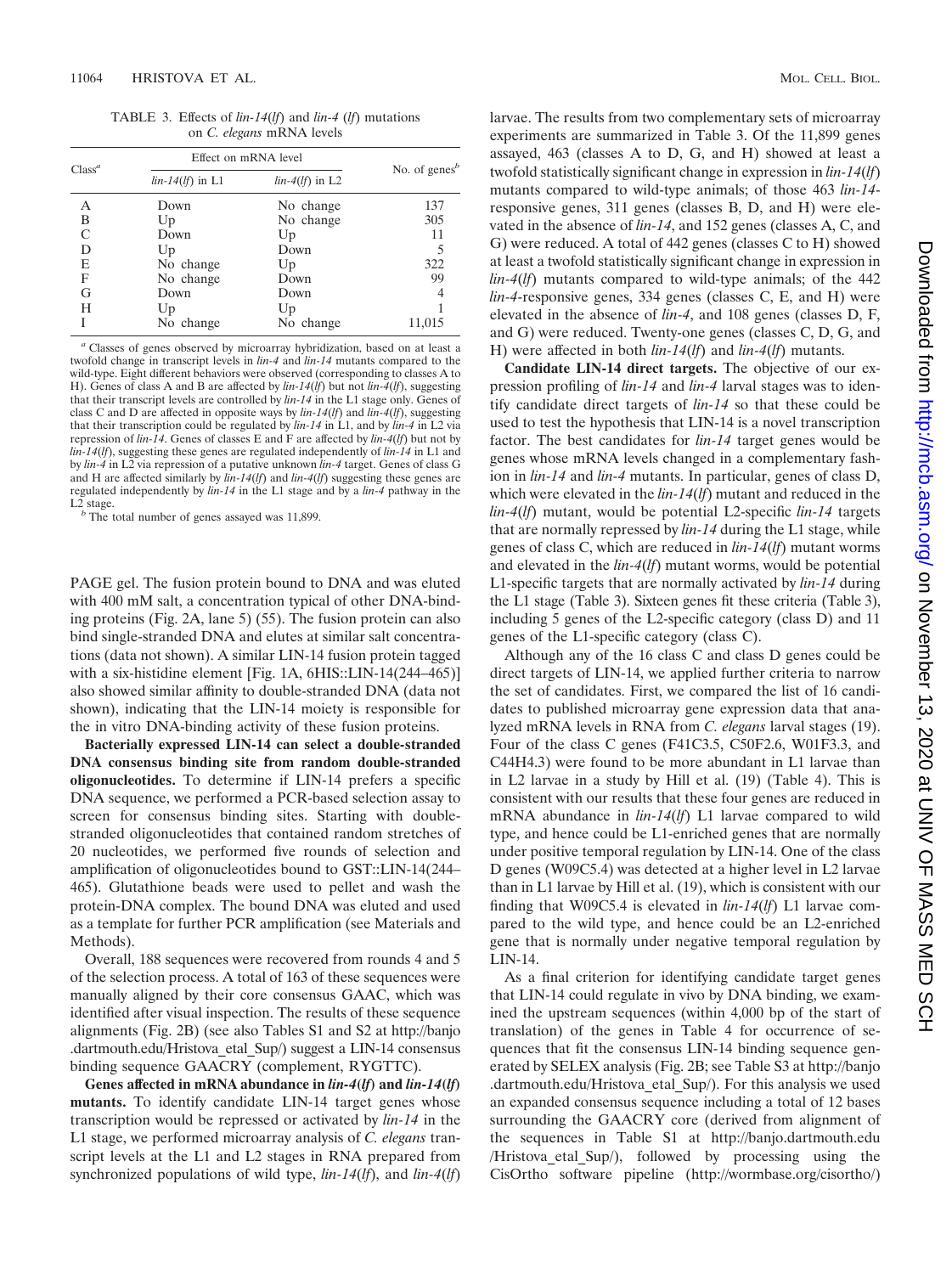TABLE 4. Genes whose mRNA levels changed significantly in both *lin-4* and *lin-14* mutants

| Gene <sup>a</sup>                |          | Delta of $\lim -14(lf)^b$ |      |                                   |      |                                 |           |                                                                           |  |
|----------------------------------|----------|---------------------------|------|-----------------------------------|------|---------------------------------|-----------|---------------------------------------------------------------------------|--|
| <b>UID</b>                       | Locus    |                           |      | Delta of $\lim_{h \to 4} (l f)^c$ |      | Class <sup><math>d</math></sup> | Stage $e$ | Phenotype $(s)$ <sup>f</sup>                                              |  |
| C <sub>15</sub> C <sub>7.5</sub> |          | $-1.00$                   | Down | 1.14                              | Up   | С                               | U         | $FATl CLRg GROg UNCg$                                                     |  |
| F01G10.6                         |          | $-1.01$                   | Down | 1.24                              | Up   | С                               | U         |                                                                           |  |
| F41C3.5                          |          | $-1.13$                   | Down | 1.06                              | Up   | С                               | L1        |                                                                           |  |
| F31E3.3                          | $rfc-4$  | $-1.22$                   | Down | 1.17                              | Up   | С                               | U         | EMB <sup>g,k,j</sup> GRO <sup>g</sup> STP <sup>j</sup>                    |  |
| D <sub>2096.6</sub>              |          | $-1.54$                   | Down | 2.67                              | Up   | С                               | L2        |                                                                           |  |
| C50F2.6                          | $fkb-5$  | $-1.70$                   | Down | 2.17                              | Up   | С                               | L1        |                                                                           |  |
| C02E7.7                          |          | $-1.72$                   | Down | 3.06                              | Up   | С                               | U         |                                                                           |  |
| F53F1.4                          |          | $-1.73$                   | Down | 2.07                              | Up   | С                               | U         |                                                                           |  |
| M153.1                           |          | $-1.74$                   | Down | 2.28                              | Up   | С                               | U         |                                                                           |  |
| W01F3.3                          |          | $-1.90$                   | Down | 2.15                              | Up   | C                               | L1        | $UNC^{g,l}$ EMB <sup>k</sup> LVA <sup>i</sup>                             |  |
| C44H4.3                          | $sym-1$  | $-2.04$                   | Down | 1.30                              | Up   | С                               | L1        |                                                                           |  |
| F58E6.4                          |          | 2.98                      | Up   | $-1.57$                           | Down | D                               | U         |                                                                           |  |
| W09C5.4                          | $ins-33$ | 2.26                      | Up   | $-2.43$                           | Down | D                               | L2        | $EMBm$ GRO $m$ UNC $m$                                                    |  |
| F44G3.2                          |          | 1.24                      | Up   | $-3.61$                           | Down | D                               | U         |                                                                           |  |
| B0412.1a                         | $dac-1$  | 1.18                      | Up   | $-1.62$                           | Down | D                               | U         | TTX <sup>o</sup>                                                          |  |
| T10B9.7                          | $cyp-13$ | 1.18                      | Up   | $-1.54$                           | Down | D                               | U         |                                                                           |  |
| <b>F59B8.2</b>                   |          | $-1.10$                   | Down | $-1.16$                           | Down | G                               | U         |                                                                           |  |
| C05D9.8/R193.2                   |          | $-1.20$                   | Down | $-1.19$                           | Down | G                               | U         | GRO <sup>g</sup>                                                          |  |
| F01G10.1                         |          | $-1.22$                   | Down | $-1.07$                           | Down | G                               | U         | CLR <sup>g</sup> GRO <sup>g,h</sup> EMB <sup>g,h,n</sup> LVA <sup>h</sup> |  |
| R08E5.2                          |          | $-1.39$                   | Down | $-1.39$                           | Down | G                               | U         |                                                                           |  |
| T02B5.3                          |          | 1.13                      | Up   | 1.41                              | Up   | H                               | U         |                                                                           |  |

a From www.wormbase.org. The genes shown in bold contain putative LIN-14 recognition sites in their 5' upstream sequences (see Table S2 at http://banjo.dartmouth.edu/Hristova\_etal\_Sup/). UID, unique identifier.<br><sup>*b*</sup> Log 2 of the change (*n*-fold) in *lin-14(lf)* L1 stage larvae mRNA expression relative to RNA from wild-type L1 larvae.<br><sup>*c*</sup> Log 2 of the change (*n*-fold) in

*<sup>e</sup>* Stage of greater expression in the wild type (considering only the L1 and L2 stages), based on the results of Hill et al. (19). U, less than twofold difference between the L1 and L2 stages. *<sup>f</sup>* Abnormalities observed in RNAi experiments of various investigators. EMB, embyronic lethal; GRO, larval growth defects; FAT, defective in fat metabolism; CLR,

clear; STP, sterile progeny; UNC, uncoordinated behavior; LVA, larval arrest; TTX, thermosensing defective. For genes showing no phenotype in RNAi, no description is given. *<sup>g</sup>* Kamath et al. (23).

*<sup>h</sup>* Maeda et al. (32).

 *Simmer et al.*  $(52)$ *.* 

*j* Piano et al. (39).

*<sup>k</sup>* Sonnichsen et al. (54).

*l* Ashrafi et al. (6).

*<sup>m</sup>* Fraser et al. (15). *<sup>n</sup>* Rual et al. (47).

*<sup>o</sup>* Mutant analysis of Colosimo et al. (12).

(9). The CisOrtho search of the *C. elegans* genome yielded five genes (C15C7.5, W09C5.4, T10B9.7, F59B8.2, and F01G10.1) with upstream matches to a LIN-14 consensus (see Table S3 at http://banjo.dartmouth.edu/Hristova etal Sup/). For three of these genes (C15C7.5, W09C5.4, and T10B9.7), predicted LIN-14 sites are also found upstream of the *Caenorhabditis briggsae* ortholog, suggesting that these three genes are the strongest candidates for bona fide LIN-14 targets. By the criteria applied here, W09C5.4 best fits the profile of a gene that could be regulated in vitro by direct binding of LIN-14; W09C5.4 mRNA is (i) L2-specific in the wild type (19), (ii) up-regulated in *lin-14*(*lf*) L1 larvae and down-regulated in *lin-*4(*lf*) L2 larvae, and (iii) contains conserved LIN-14 consensus binding sites in its upstream sequences. For these reasons we used W09C5.4 to test the hypothesis that LIN-14 can regulate gene expression in vivo by DNA binding.

**W09C5.4 encodes a developmentally regulated insulin/insulin-like growth factor (IGF) homolog,** *ins-33***.** W09C5.4 encodes a predicted protein of 124 amino acids that is homologous to members of the *C. elegans*-specific alpha group of insulin/IGF-like proteins (40). In our microarray experiments, W09C5.4 transcripts were at least four times more abundant in

*lin-14*(*lf*) L1 larvae compared to wild-type L1 larvae and at least three times lower in *lin-4*(*lf*) L2 larvae compared to wildtype L2 larvae. These data suggest that W09C5.4 may be an L2-specific gene that is repressed by *lin-14* in the L1 stage of the wild type. To confirm this supposition, the developmental profile of *ins-33* was examined using Northern blot analysis of RNA from wild-type larval stages. *ins-33* transcripts are absent in the L1 and then accumulate in the L2 stage (Fig. 3, compare first and second lanes). In *lin-14*(*lf*) L1 animals, *ins-33* mRNA accumulates precociously (Fig. 3, compare third and fourth lanes). In *lin-4*(*lf*) L2 larvae, where LIN-14 levels are abnormally high, *ins-33* message is reduced compared to wild type (data not shown). These results indicate that *ins-33* gene expression is developmentally regulated and that *lin-14* negatively regulates *ins-33* during the first larval stage.

**The** *ins-33* **5 upstream regulatory region confers stage-specific reporter expression.** To determine whether the observed developmental regulation of *ins-33* mRNA is controlled at the level of transcription, we generated transcriptional reporter plasmids containing approximately 2 kb of 5' upstream sequence from the *ins-33* gene (pVT396) or 452 bp of *ins-33* upstream sequence (pVT397) fused to GFP (see Fig. S3 at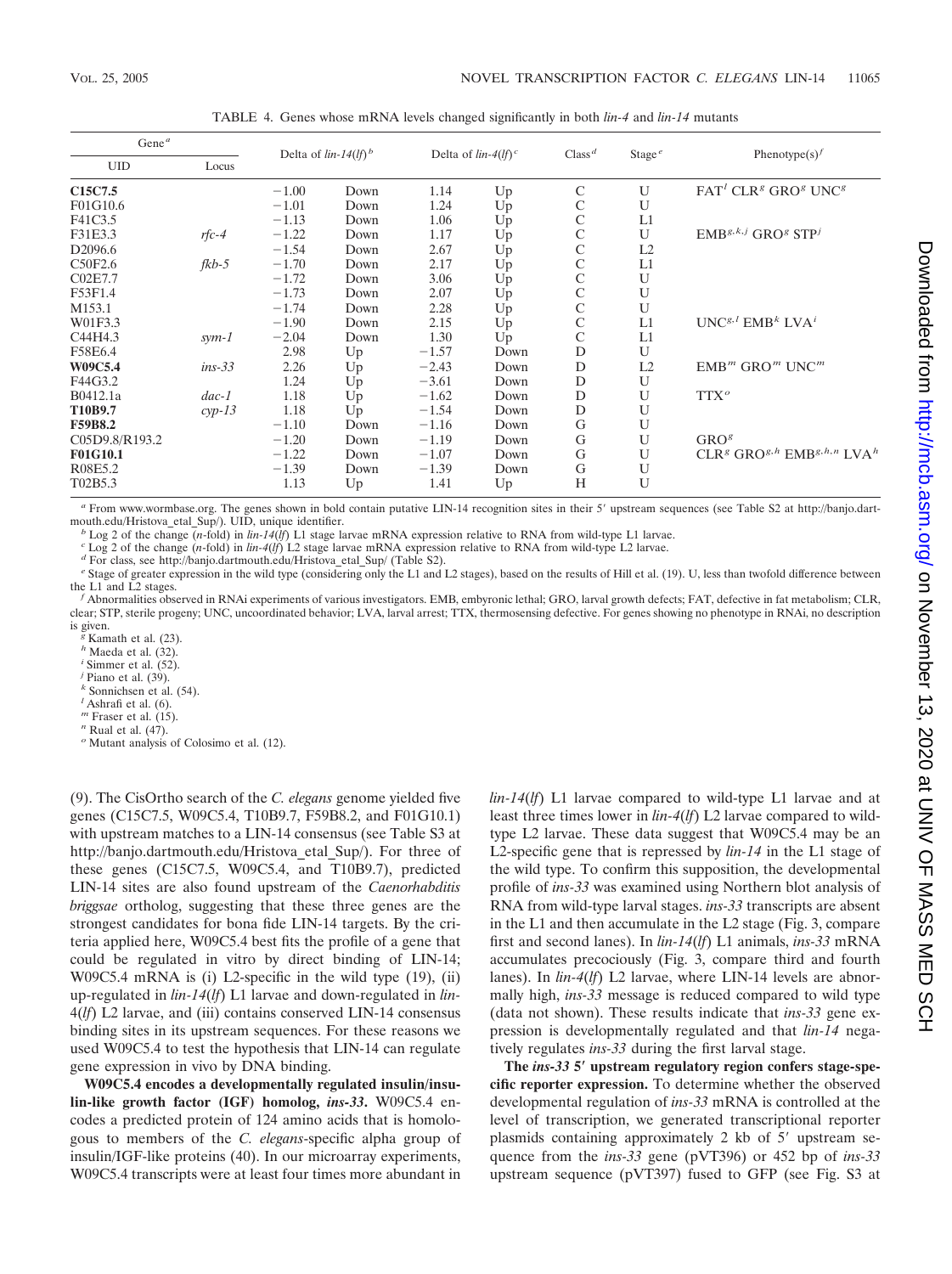

FIG. 3. Northern blot analysis of *ins-33* mRNA levels in poly(A) selected RNA from wild-type or *lin-14*(*lf*) mutant animals at the indicated stages that had been grown at the indicated temperatures. mRNA samples from either wild-type (lanes 1 to 3) or *lin-14*(*lf*) (lane 4) animals, which were grown at either 20°C (lanes 1 and 2) or 25°C (lanes 3 and 4), were run on a formaldehyde-agarose gel and transferred onto a nylon membrane. The membrane was probed for *ins-33* message (upper panel) and eIF4a (lower panel) as a loading control (46). *ins-33* mRNA displays stage-specific expression in wild-type animals: low or absent message in L1 animals and high transcript levels in L2 animals. The *ins-33* mRNA level is elevated in the L1 stage in the absence of *lin-14* (compare lane 4 to lane 3).

http://banjo.dartmouth.edu/Hristova\_etal\_Sup/). Each plasmid was injected into wild-type worms, and stable transgenic lines were established. Both pVT396 and pVT397 conferred identical stage-specific and cell type-specific GFP expression. The transgene carrying pVT397 (*maEx172*) was used as the basis for all subsequent experiments.

Faint expression of the *maEx172* reporter was observed in wild-type L1 animals in the head and in one or two cells in the posterior intestine (Fig. 4A). In contrast to this relative inactivity of the *ins-33* promoter in L1 larvae, beginning at the end of the L1 and continuing during the L2 and later stages, expression of *ins-33*::*GFP* was dramatically up-regulated in the head and tail hypodermis, the ventral hypodermis, and the main body hypodermis, hyp-7 (although not in the hypodermal seam cells) (Fig. 4B). These observations indicate that the 452 bp of the *ins-33* upstream region contained in *maEx172* can mediate transcriptional upregulation of *ins-33* expression in hyp-7 after the L1 stage of the wild type.

**Stage-specific expression of** *ins-33***::***GFP* **is regulated by** *lin-14***.** The stage-specific expression of GFP under the control of *ins-33* upstream regulatory sequences is consistent with the observed *ins-33* mRNA levels (Fig. 3), which start accumulating in RNA samples of wild-type L2 larvae. Northern analysis had revealed that in a *lin-14*(*lf*) mutant, endogenous *ins-33* mRNA appears precociously during the L1 stage (Fig. 3). To determine if the stage-specific regulation of *ins-33* mRNA detected in Fig. 3 reflects regulation of *ins-33* promoter activity, the *ins-33*::*GFP* promoter fusion transgene (*maEx172*) was crossed into *lin-14*(*n179ts*). These *maEx172 lin-14*(*n179*) animals were raised at the permissive (15°C) or nonpermissive (25°C) temperature for *lin-14*(*n179*) function. L1 larvae raised



FIG. 4. *ins-33*::*GFP* expression in the hypodermis is stage specific and is controlled by *lin-14*. (A) Wild-type L1 larvae. GFP expression is relatively low throughout the animal. (B) Wild-type L2 larva. The most striking expression of the GFP reporter is observed in the hypodermis after the L1 stage. Expression is excluded from the seam cells (thick arrows), which can be seen as dark areas. Expression can be observed in hypodermal cells in the head and tail (not shown), as well as in the main body hypodermal synctium, hyp-7, shown here (thin arrows indicate hyp-7 nuclei). (C) *lin-14*(*lf*) L1 larva. Precocious expression of *ins-33*::*GFP* is observed throughout the hypodermis, in a pattern similar to that of wild-type L2 larvae (compare with panel B).

at the permissive temperature showed the usual faint L1 expression of *maEx172* typical of wild-type larvae (see above). By contrast, L1 larvae raised at 25°C exhibited GFP expression in the hypodermis (Fig. 4C) at levels similar to wild-type L2 larvae. Thus, based on Northern analysis of endogenous *ins-33* mRNA (Fig. 3) and the expression of *ins-33*::*GFP* (Fig. 4), we conclude that *lin-14* functions via *ins-33* upstream sequences to repress transcription of *ins-33* in the hypodermis of L1 larvae.

**Bacterially expressed LIN-14 binds specifically to two sites in the** *ins-33* **upstream sequences.** The above results indicate that *lin-14* regulates *ins-33* expression at the level of transcription. This regulation could occur directly, through direct binding of the LIN-14 protein to *ins-33* regulatory sequences in the DNA, or indirectly, by the binding of LIN-14 to another protein or gene that in turn regulates the *ins-33* promoter. LIN-14 is a novel protein, and hence its structure does not easily allow prediction of biochemical function. However, evidence in favor of a hypothetical direct DNA binding activity for LIN-14 comes from its nuclear localization (50) and our findings (described herein) that bacterially expressed LIN-14 can bind double-stranded DNA and can select a specific binding site via SELEX. To test if LIN-14 protein can directly bind to *ins-33* upstream sequences, we performed EMSA using bacterially expressed LIN-14 and *ins-33* upstream DNA. The fusion protein 6HIS::LIN-14(284–465), which contains a fragment of LIN-14 that is sufficient to rescue *lin-14* function (20) (Fig. 1A), was incubated with an end-labeled 452-bp *ins-33* DNA frag-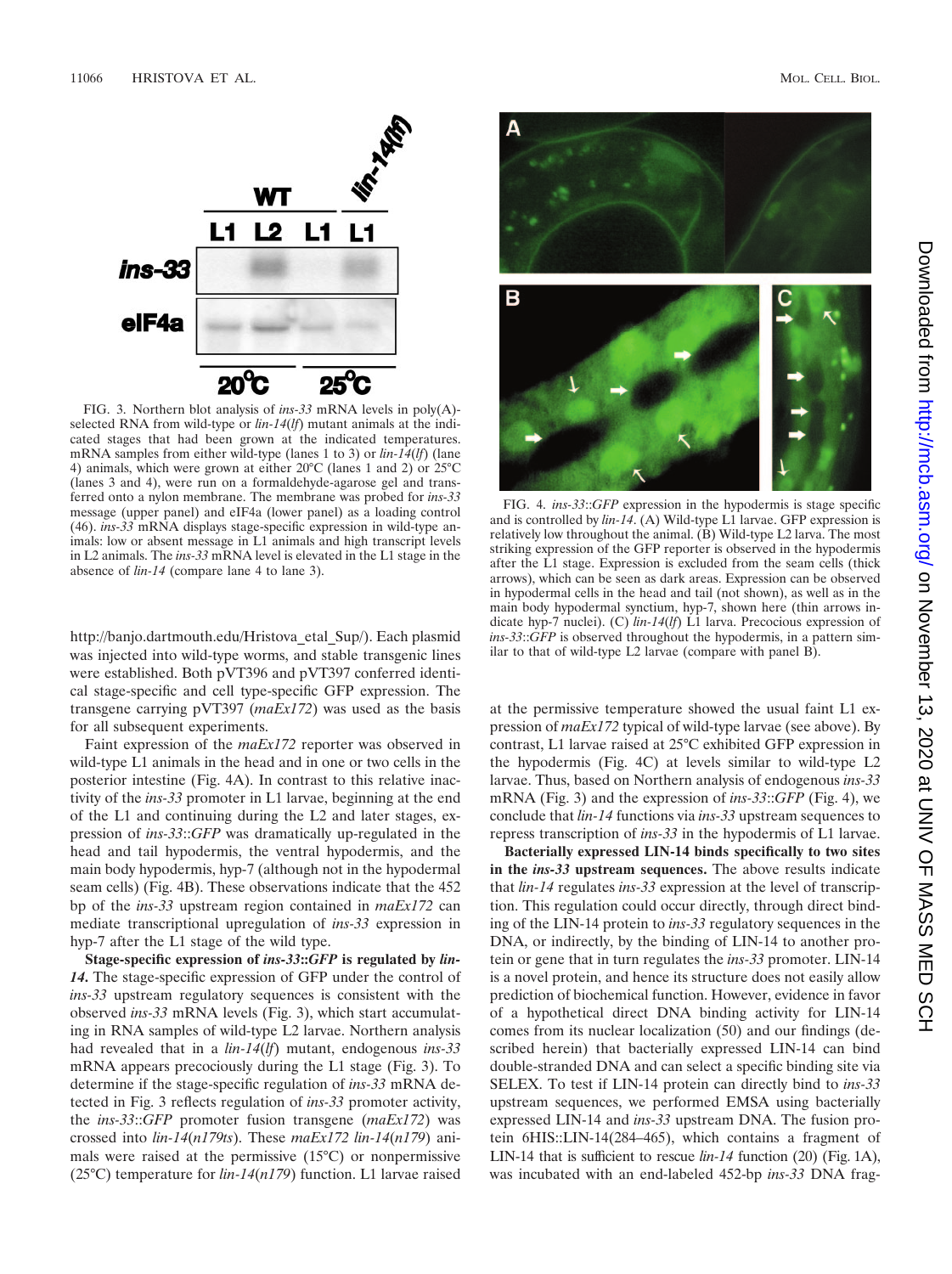

FIG. 5. LIN-14 directly binds *ins-33* upstream sequences in vitro. (A and B) EMSAs. Bacterially expressed 6HIS::LIN-14(284–465) (Fig. 1A) was bound to end-labeled fragments of the *ins-33* promoter (see Fig. S3 at http://banjo.dartmouth.edu/Hristova\_etal\_Sup/). (A) Protein-DNA complexes formed between 6HIS::LIN-14(284–465) (8 to 320 nM) and a labeled 452-bp fragment of *ins-33* upstream sequences. The super-retarded smeared signal formed at 320 nM 6HIS::LIN-14(284–465) (lane 7) may represent an aggregate too large to be resolved properly on the gel. (B) Protein-DNA complexes formed between 6HIS::LIN-14(284–465) (40 nM) and labeled 365-bp fragment of the *ins-33* upstream sequence. Addition of anti-LIN-14 antibody (lane 3) further retards the mobility of the bound material; mobility is unaffected by the addition of preimmune serum (lane 4). (C) LIN-14 protects two sites in the *ins-33* promoter from DNase I digestion. The 365-bp fragment of the *ins-33* promoter was end labeled at the 3' end and incubated with a molar excess of 6HIS::LIN-14(284– 465). Lanes 1 and 4 are samples where no LIN-14 was added, while lanes 2 and 3 are samples with increasing concentrations of excess 6HIS::LIN-14(284–465). The DNA was partially digested with DNase I and fragments were separated on a sequencing gel. Two sites are protected from DNase I digestion in the presence of 6HIS::LIN-14(284–465); these sites are referred to as proximal and distal, indicating their relationship to the predicted translation start site. An alignment of the two protected sequences shows a core of four nucleotides shared by the two sequences and identical to the core consensus binding site determined for LIN-14 in vitro (Fig. 2B).

ment (see Fig. S3 at http://banjo.dartmouth.edu/Hristova\_etal \_Sup/) corresponding to the sequence that we found to confer *lin-14*-dependent expression of a GFP reporter in transgenic worms (Fig. 4). LIN-14 protein bound to the 452-bp DNA fragment, resulting in a species of altered electrophoretic mobility (Fig. 5A, lanes 2 to 6). At higher protein concentrations, an apparent aggregate between the protein and DNA is evident (Fig. 5A, lane 7). To further delineate the location of LIN-14 binding, a shorter fragment (see Fig. S3 at http://banjo .dartmouth.edu/Hristova\_etal\_Sup/) of 365 bp was tested. This fragment also shifted in the presence of LIN-14 protein (Fig. 5B, lane 2). The binding was due specifically to LIN-14 protein, as the addition of anti-LIN-14 antibody to the binding reaction caused a supershift of the probe (Fig. 5B, lane 3),



Wild type probe **Mutant probe** 

TCGGGTGTTCTTGGCAA TGGCGTTAACTTCGCAA



FIG. 6. Bacterially expressed LIN-14 binds a fragment of the *ins-33* promoter containing the wild-type LIN-14 consensus binding site but does not bind a fragment containing a mutated binding site. (A) The wild-type proximal LIN-14 binding site or the indicated mutant sequence (mutated sequence boxed) was included in 50-bp doublestranded DNA oligonucleotides used in gel shift assays with purified 6HIS::LIN-14(284–465) protein. (B) 6HIS::LIN-14(284–465) binds the wild-type fragment of *ins-33* promoter (compare lanes 1 and 2). This binding requires the presence of a wild-type core consensus and surrounding sequences, as the mutated fragment did not compete for binding to LIN-14 (compare lanes 2 and 3 with lanes 4 and 5). Lanes 3 and 5 have a  $50\times$  molar excess of unlabeled competitor; lanes 4 and 6 have a  $200 \times$  molar excess of unlabeled competitor. LIN-14 did not bind a fragment of the *ins-33* promoter containing the mutated sequences shown in panel A (compare lanes 7 and 8 with lanes 1 and 2). The wild-type and mutant competitors in lanes 9 and 10 were present at a  $50\times$  molar excess.

while addition of preimmune serum had no effect (Fig. 5B, lane 4).

To more precisely map the LIN-14 binding site(s), we performed DNase I footprinting. In the presence of 6HIS::LIN-14- (284–465), two sites within either the 452-bp fragment (not shown) or the 365-bp fragment (Fig. 5C) were protected from digestion. The specific regions protected were mapped more precisely using shorter fragments of DNA (not shown), and the sequences of the approximately 15-bp regions protected is shown in Fig. 5C. The two regions are referred to as "proximal" and "distal" in reference to their location with respect to the *ins-33* translation start site. Alignment of the two sequences revealed the common core G(TT/AA)C, which is identical to the core consensus sequence identified through PCR-assisted binding site selection (Fig. 2B).

These results indicate that the LIN-14 protein can directly bind to at least two sites in the *ins-33* upstream regulatory region. Moreover, the presence of identical nucleotides found at the core of each protected sequence strongly suggests that these nucleotides are required for binding of LIN-14 to the DNA. To test this hypothesis, we introduced mutations at six of the positions in the proximal protected element (Fig. 6A). EMSA assays using 50-bp oligonucleotides with sequences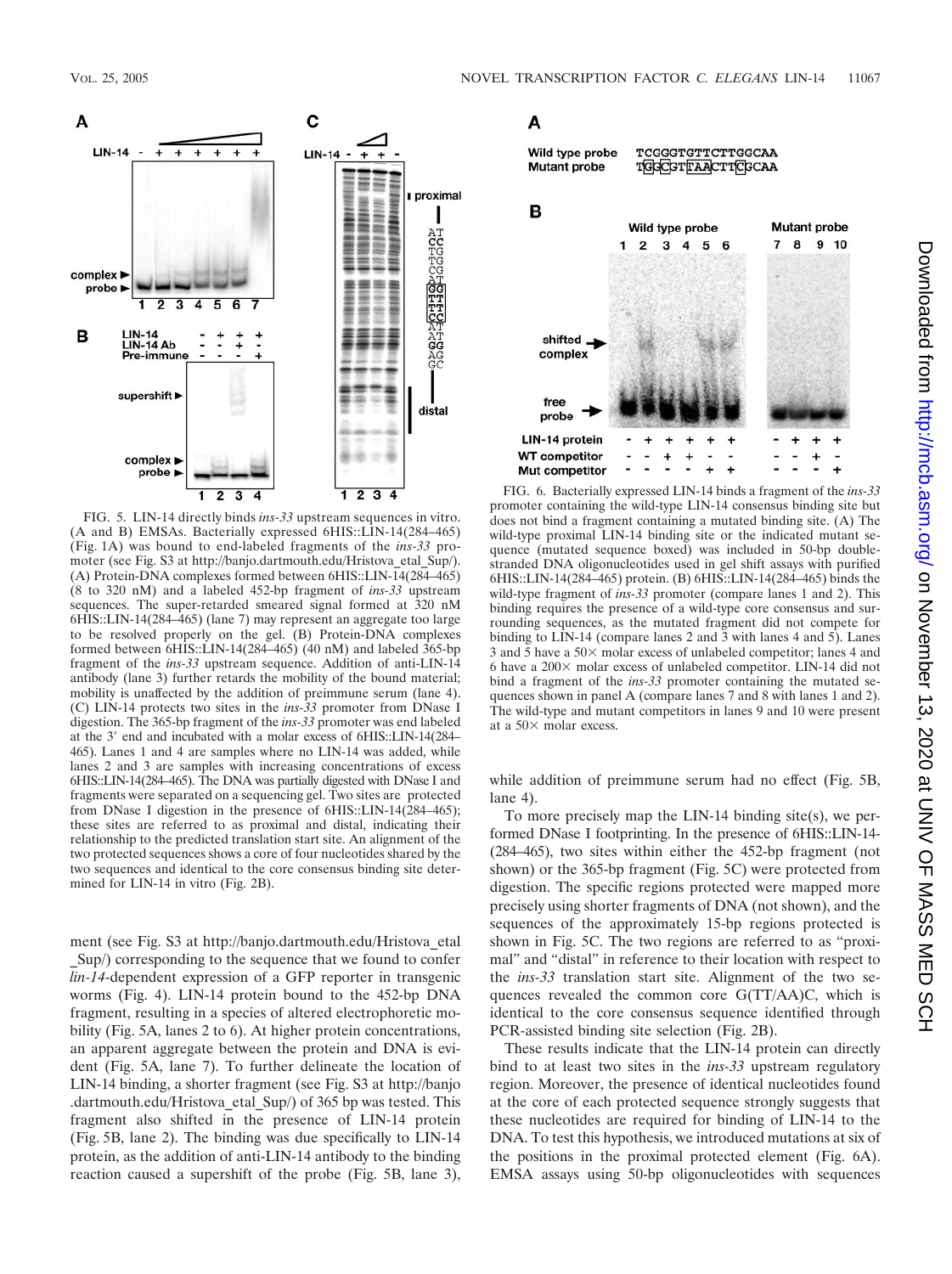



| Line        | <b>L1 expression</b> |  |  |  |
|-------------|----------------------|--|--|--|
| pVT397-a    | $0\%$ n=28           |  |  |  |
| pVT397-b    | $0\%$ n=15           |  |  |  |
| pVT397mut-a | $41\%$ n=46          |  |  |  |
| pVT397mut-b | $71\%$ n= 7          |  |  |  |
|             |                      |  |  |  |

FIG. 7. An *ins-33*::*GFP* transgene carrying mutations in the LIN-14 binding sites is expressed precociously in the hypodermis of L1 larvae. (A) Wild-type and mutant versions of the 452-bp *ins-33* upstream sequence. The mutant sequence is altered at both the proximal and distal binding sites (Fig. 4A). (B) An L1 animal expressing *ins-33*::*GFP* from the pVT397mut reporter transgene (top panel). Arrows indicate hyp-7 nuclei, while the arrowhead points to a nonexpressing seam cell (also indicated in the differential interference contrast image, lower panel). (C) Frequency of precocious expression during the L1 stage of the mutated transgene (for two independent transgenic worm lines, pVT397mut-a and pVT397mut-b) compared to the wild-type trans-

containing the wild-type or mutated proximal protected element were performed to test binding specificity. The 6HIS::LIN-14(284–465) protein bound the oligonucleotides containing the wild-type but not the mutated sequence (Fig. 6B, compare lanes 2 and 8). Moreover, the mutated sequences did not compete away the binding between 6HIS::LIN-14(284–465) and the wild-type sequences (Fig. 6B, lanes 5 and 6), whereas the wild-type sequence did (Fig. 6B, lanes 3 and 4). These results support the conclusion that LIN-14 can bind specifically to two sequences in the *ins-33* upstream regulatory region and that residues in the core sequence G(TT/AA)C, possibly in conjunction with residues outside the core, are necessary for this binding.

**Stage-specific regulation of** *ins-33***::***GFP* **by** *lin-14* **requires wild-type sequences in the two LIN-14 binding sites.** The 6HIS::LIN-14(284–465) fusion protein was found to bind two sites within 452 bp of the *ins-33* upstream regulatory sequence in vitro. To test if the binding sites are important for the *lin-14* repression of *ins-33*::*GFP* hypodermal expression in the L1, we engineered the mutations described above (Fig. 6A) into both putative LIN-14 binding sites in the 452-bp upstream region in pVT997, creating pVT997mut (Fig. 7A). Wild-type and mutant constructs were injected into *lin-14*(*n179ts*) animals, and stable transgenic lines were established containing either the wild-type or the mutant transgene. At 15°C, which is the permissive temperature for *lin-14*(*n179ts*), two independent lines carrying the mutant upstream sequences showed precocious expression of GFP during the L1 stage (Fig. 7B and C). This result indicates that the mutant promoter is substantially resistant to repression by *lin-14*. In contrast, the wild-type transgene was not expressed in *lin-14*(*n179ts*) L1 larvae at 15°C (Fig. 7C) but was expressed when worms were grown at the nonpermissive temperature for *lin-14* (25°C) (data not shown).

These results indicate that the repression of *ins-33*::*GFP* expression in the L1 stage requires *lin-14* activity and also requires the presence of functional LIN-14 binding sites in the *ins-33* upstream regulatory region. We therefore conclude that, at least in the case of *ins-33*, LIN-14 appears to repress transcription by directly binding to a specific recognition sequence within 5' regulatory sequences.

## **DISCUSSION**

**DNA binding activity of LIN-14.** Several findings suggest that chromatin association and DNA binding, in particular, are important for LIN-14 function in vivo. First, although LIN-14 is a novel protein, a carboxy-terminal domain of LIN-14 that is necessary and sufficient for in vivo function of LIN-14 (20) contains basic residues and a predicted helical structure consistent with nucleic acid binding (59). Second, we find that this

gene (for two independent lines, pVT397-a and pVT397-b). All four lines are of genotype *lin-14*(*n179ts*), and so the animals were grown at the permissive temperature of 15°C. No animals carrying the wild-type binding site reporter transgene showed expression of the *ins-33*::*GFP* reporter precociously, while 41% and 71% of animals carrying the mutant binding site showed precocious *ins-33*::*GFP* expression. At the restrictive temperature (25°C) for *lin-14*(*n179ts*), the line carrying the wild-type promoter showed precocious expression of the reporter in 71% of animals (not shown). *n*, number of larvae scored.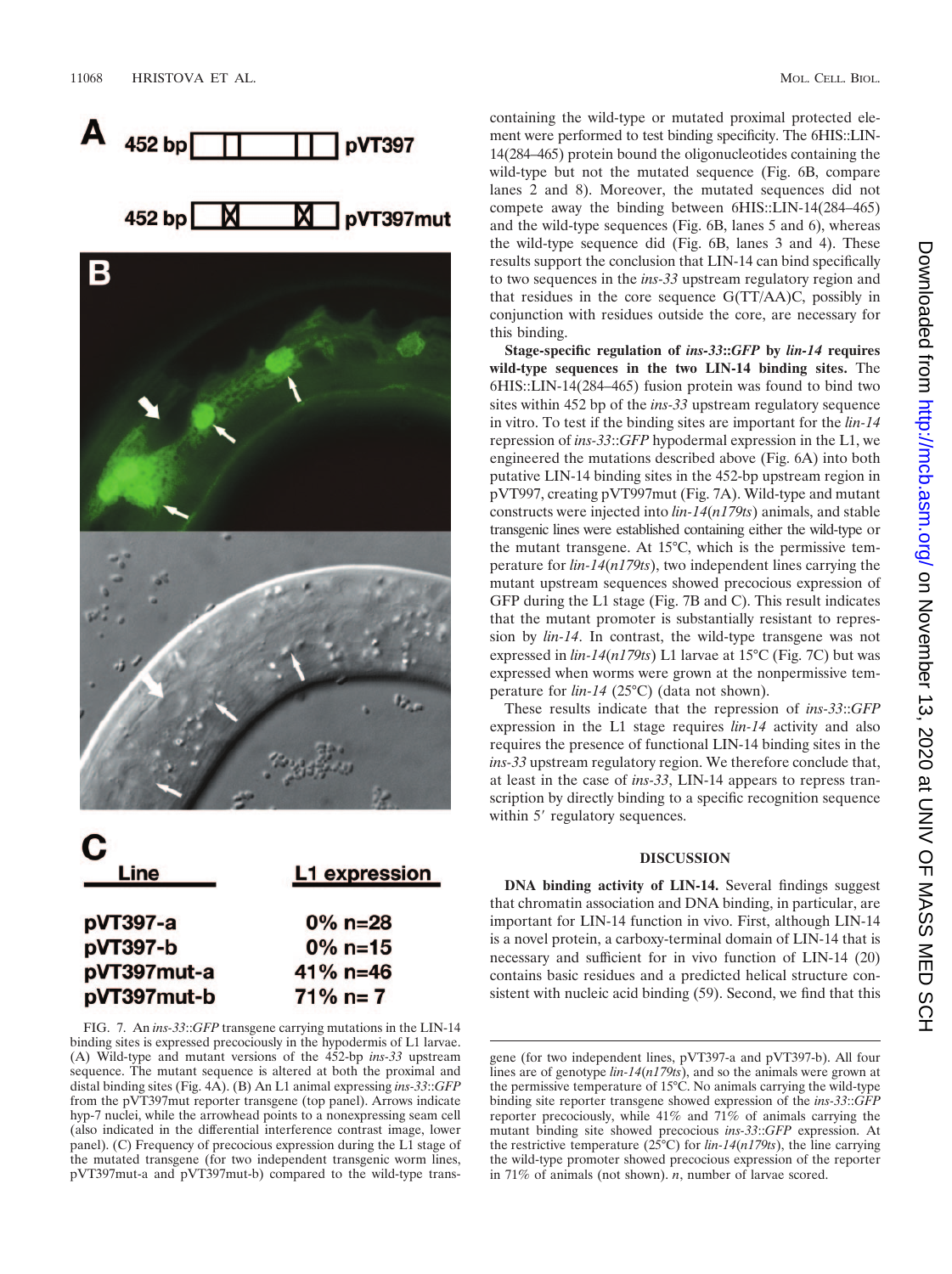LIN-14 carboxy-terminal domain, when expressed in bacteria, can bind double-stranded DNA in vitro, indicating that LIN-14 could indeed function in vivo by direct DNA binding. This LIN-14 carboxy-terminal domain also bound single-stranded DNA. Other nuclear proteins, such as RPA and p53, have been shown to bind both double- and single-stranded DNA (55, 57, 58). LIN-14 might possess both double-stranded binding and single-stranded DNA binding activities in vivo, or the singlestranded binding activity of the carboxy-terminal domain that we tested may represent a relaxed substrate specificity caused by the absence of amino terminal sequences.

Further evidence in support of a DNA binding activity for LIN-14 in vivo is our finding that LIN-14 exhibits sequence specificity of DNA binding in vitro. We performed a PCRbased binding site selection assay (SELEX) and recovered the putative consensus GAACRY (complement, RYGTTC). This consensus sequence does not appear to match previously known transcription factor binding sites, suggesting that our results identify LIN-14 as a transcriptional regulatory factor of novel sequence specificity.

Also in support of in vivo DNA binding by LIN-14 is the apparent chromatin association of endogenous full-length LIN-14 and LIN-14::GFP fusion protein. We found that a small fraction of endogenous LIN-14 is released from the bulk of chromatin by digestion of worm nuclei with MNase (see Fig. S1 available at http://banjo.dartmouth.edu/Hristova\_etal \_Sup/). For LIN-14::GFP fusion proteins, the evidence for functional interaction with chromatin is from a correlation between the in vivo rescuing activity of the transgenes and the association of the corresponding fusion proteins with mitotic chromosomes (Fig. 1). Other proteins known to interact directly with DNA and that also interact with condensed mitotic chromatin include ATRX (8) and the *C. elegans* SMAD, *daf-3* (38). By contrast, some DNA binding proteins such as Sp1 and HSF1 appear to be excluded from mitotic chromatin (reference 33 and references therein). Although we find that mitotic chromosome association correlates with function for truncated, overexpressed forms of LIN-14::GFP, the endogenous LIN-14 protein was not detected in association with metaphase chromosomes (data not shown). Accordingly, we interpret the mitotic chromatin binding behavior of the LIN-14 carboxyterminal domain to represent a low-affinity activity of the native LIN-14, which is not detected unless the protein is present at abnormally abundant amount.

Evidence supports the idea that the association of LIN-14 with DNA and/or chromatin may not represent the only in vivo activity of LIN-14. In particular, we found that a significant fraction of LIN-14 in worms is tightly bound to nuclei, perhaps in association with the nuclear matrix (see Fig. S2 at http: //banjo.dartmouth.edu/Hristova\_etal\_Sup/), and at least some of the LIN-14 released from nuclei by MNase digestion appeared to sediment apart from polynucleosomes (see Fig. S1 at http://banjo.dartmouth.edu/Hristova\_etal\_Sup/). Perhaps LIN-14 exists in distinct pools in normal nuclei. We propose that one nuclear pool of LIN-14 functions to regulate developmental timing and is in equilibrium between chromatin-bound and chromatin-unbound fractions and that another pool is tightly bound (likely matrix associated). Our results suggest that nuclear matrix association may be secondary to the primary function of LIN-14. In particular, we observed that a truncated

LIN-14::GFP fusion protein that can rescue *lin-14* heterochronic mutant phenotypes in the hypodermis nevertheless is quantitatively eluted from nuclei with low-salt incubation. Thus, this LIN-14 variant with virtually no detectable nuclear matrix binding still retains at least partial function. We therefore conclude that the pool of LIN-14 strongly associated with the nuclear matrix in vivo does not participate directly in the regulation of gene expression, at least not in hypodermal cells, and may serve as a reservoir of LIN-14 that could be recruited for function in some physiological or developmental circumstances. It remains to be determined whether the loosely bound and tightly bound nuclear pools of LIN-14 are normally both found within the same individual nucleus and, if so, whether there is dynamic interchange among them.

**LIN-14 is a transcription factor.** The assignment of transcription factor activity to LIN-14 is based on (i) its apparent chromosome association in vivo, (ii) its in vitro DNA biding activity and, in particular, (iii) its functional and biochemical relationship to a canonical LIN-14 target, *ins-33*. Several characteristics of *ins-33* suggest that *ins-33* is a direct transcriptional regulatory target of LIN-14 during worm development. First, the *ins-33* mRNA is developmentally up-regulated at the L2 stage of wild-type development (Fig. 3) (19), consistent with repression by LIN-14, which is high in the L1 stage and reduced in L2. Second, the level of *ins-33* mRNA is dramatically elevated in the L1 stage of animals lacking *lin-14* (Fig. 3 and Table 4) and is reduced in the L2 of animals with elevated LIN-14 [*lin-4*(*lf*)] (Table 4). Third, the stage-specific expression of *ins-33* mRNA in the wild type and its behavior in *lin-14*(*lf*) animals are recapitulated by a reporter transgene containing 452 bp of the *ins-33* upstream region (Fig. 4). Since this 452-bp region contains no *ins-33* coding sequence, these results indicate that *ins-33* stage-specific expression and the regulation of *ins-33* by *lin-14* result from transcriptional regulation via the 452-bp upstream sequence. Finally, two specific sequences within this 452-bp sequence are protected from DNase I digestion in the presence of purified LIN-14 protein (Fig. 5); these sequences are necessary for LIN-14 binding to the *ins-33* 452-bp region in vitro (Fig. 6) and for *lin-14*-dependent transcriptional repression in vivo (Fig. 7). Taken together, these results provide strong evidence that LIN-14 is a direct repressor of *ins-33* transcription in wild-type worms.

**Sixteen putative** *lin-14* **targets.** Because our objective has been to test the hypothesis that LIN-14 is a transcription factor, we applied strict criteria to identify a high-confidence candidate target to use as a test case. Therefore, we have not attempted to comprehensively catalog LIN-14 targets. The genes we identified by microarray hybridization as *lin-14*-responsive undoubtedly include direct targets as well as indirect targets. It is also quite likely that we may have missed numerous targets in our microarray screens for *lin-14*-responsive genes. One reason could be that a target might be broadly expressed in the animal but regulated by *lin-14* in only a subset of cells. An example is *cki-1* (T05A6.1), which has been shown to be regulated by *lin-14* in the vulva precursor cells (VPCs) (21). By our microarray assays, *cki-1* mRNA was essentially unchanged in *lin-14*(*lf*) and *lin-4*(*lf*). This is most likely because *cki-1* is expressed in diverse cell types besides the VPCs, while the VPCs are the only cell type were *cki-1* expression is affected by *lin-14* mutations (21).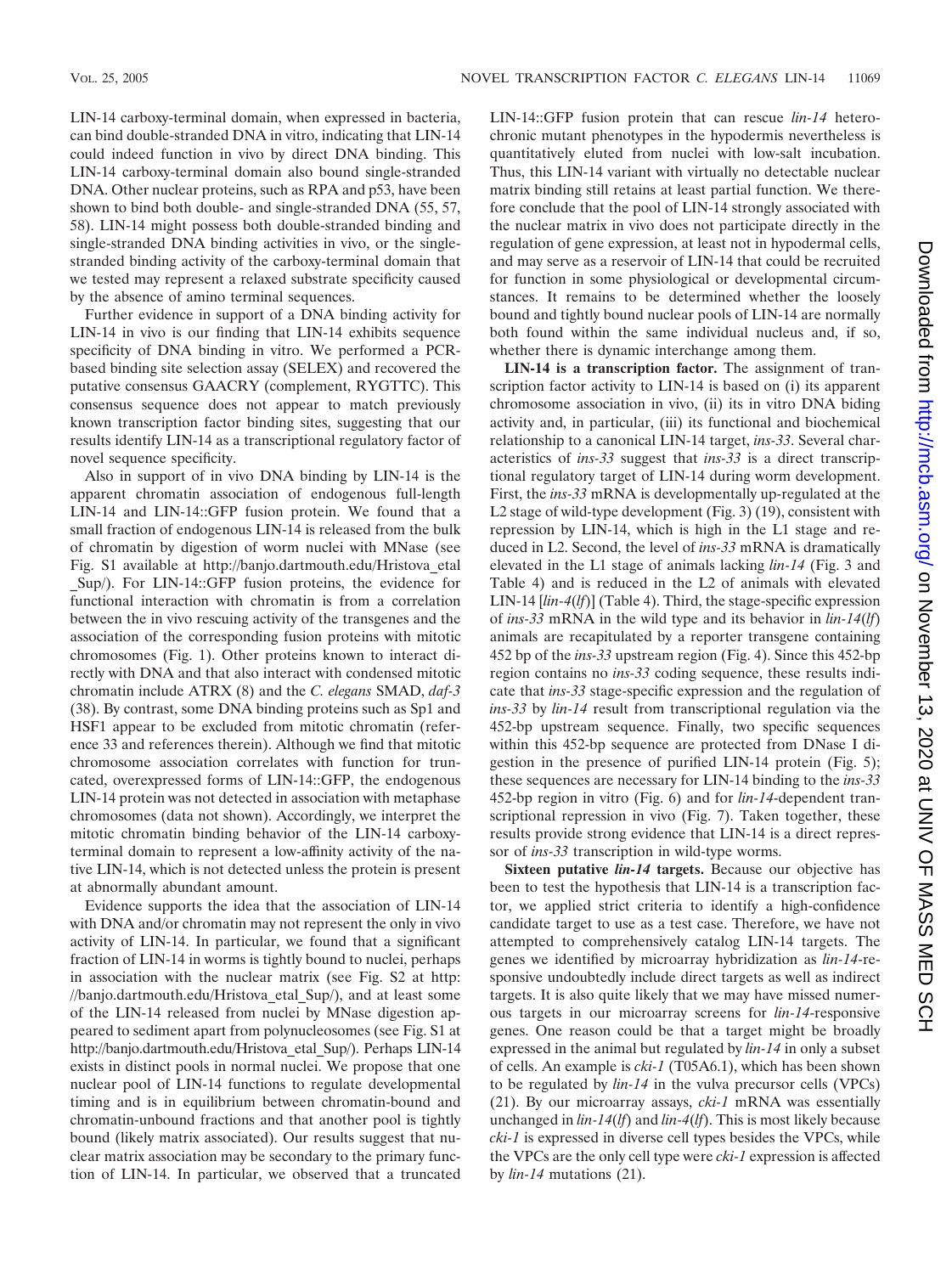A key criterion for classifying genes as potential LIN-14 direct targets was the occurrence of a sequence fitting the consensus LIN-14 site derived by SELEX. Five of the 16 genes contain a good match to a 12-nucleotide consensus derived from the SELEX data. However, the sequence specificity of LIN-14 binding has not been explored in detail, and so the stringent consensus that we used to search for sites may not encompass all bona fide LIN-14 sites. Many of the 16 predicted target genes contain core G(AA/TT)C sequences in their upstream sequences and, hence, could be targets with sites that more loosely fit the search consensus (for sites see Table S2 at http://banjo.dartmouth.edu/Hristova\_etal\_Sup).

If the genes listed in Table 4 are bona fide *lin-14* targets, how might they be involved in cell fate decisions controlled by *lin-14* in L1 versus L2? The *lin-14* mutations affect a diverse set of cells and cellular behaviors, including the hypodermal cell division pattern, intestinal cell cycle behavior, neuroblast identity (1), neuronal polarity (17), dauer larva arrest (30), and VPC cell cycle (21). The precise nature of the cellular behaviors controlled by *lin-14* depends on cell type, and so it is reasonable to expect that LIN-14 may repress or activate target genes in a cell type-specific manner. Among the 16 high-probability LIN-14 targets listed in Table 4, only one, B0412.1, encodes a predicted transcription factor, suggesting that *lin-14* does not chiefly function by regulating the expression of other transcription factors. None of the putative *lin-14* targets in Table 4 has been shown to have a loss-of-function heterochronic phenotype. Several of these candidate targets have RNAi phenotypes that include general growth problems, suggesting that these genes function in one or more essential cellular processes. But since their phenotypes are not simply developmental timing defects as with *lin-14*(*lf*) or *lin-4*(*lf*), it would appear that the products of these genes may function as effectors of the cellular behaviors whose timing is controlled by *lin-14*.

**The** *ins-33* **gene and the function of** *lin-14* **in developmental timing.** The evidence presented here strongly suggests that stage-specific expression of *ins-33* in hypodermal cells of wildtype worms is controlled by LIN-14 on the level of transcription, suggesting a role for *lin-14* as a transcription factor controlling the timing of an L2-specific insulin/IGF signal. One developmental event that is known to be regulated by both *lin-14* and by insulin signaling in *C. elegans* is the expression of the optional third larval stage, the dauer larva. Dauer larvae are developmentally arrested and specialized larvae formed in crowded or starved cultures. In wild-type worms, dauer larva formation can occur only at the L2 molt. The *lin-14* loss-offunction mutations affect the timing of dauer formation, including the execution of the dauer remodeling program by the hypodermis (30). *lin-14*(*lf*) animals can become dauer larvae precociously, at the end of the L1 stage; moreover, they form partial dauer larvae, where the hypodermis does not remodel properly in patches of the animal. The animal's decision to arrest development as a dauer larva is controlled by at least two environmental signaling pathways: a transforming growth factor  $\beta$  cascade, which detects a worm-specific pheromone and thus responds to crowding, and an insulin/IGF cascade, which likely reflects the metabolic state of the animal and thus responds to nutrient availability (44). Since dauer larva development is in part controlled by insulin signaling, *ins-33* could function to couple the dauer larva program to temporal signals. Thirty-seven insulin-related ligands have been predicted in the worm, compared to three in vertebrates (40). DAF-2 is the *C. elegans* homolog of the insulin and IGF-1 receptors from vertebrates (24). It appears that *daf-2* can mediate different insulin signals for different life history events; for instance, overexpression of *ins-1* affects dauer formation, larval growth, and longevity, while overexpression of *ins-9* and *ins-31/19* affects larval growth but not dauer formation or longevity (40). It is possible that *daf-2* also mediates different insulin signals in different cell types. These signals would then collaborate to influence the dauer arrest decision. This collaboration hypothesis is consistent with the finding that, for dauer development, *daf-2* functions cell nonautonomously in a number of tissues, including neurons and hypodermis (4). The precise expression pattern of *daf-2* has not been reported. Perhaps *ins-33* is the insulin signal or one of the insulin signals from the hypodermis, which contribute(s) to the final dauer larva initiation decision.

A phenotype was previously reported for *ins-33* loss-of-function by RNAi (15). The phenotype included embryonic lethality and slow-growing and uncoordinated larvae. The authors did not report heterochronic or dauer-related phenotypes. However, the original RNAi bacterial strain used in the study by Fraser et al. (15) has been lost (J. Ahringer, personal communication), and we did not observe an *ins-33* phenotype in our own RNAi experiments (data not shown). Since a negative result in RNAi experiments could reflect factors other than the actual requirement for the gene, we cannot say at present whether *ins-33* is required for the normal timing or execution of dauer larva development. It is possible that *lin-14* controls the timing of dauer larva development through the regulation of *ins-33* transcription in concert with another, redundant factor.

**Complexity of regulatory pathways involving** *lin-14* **and** *lin-4***.** If *lin-14* were the only target of the microRNA product of *lin-4*, then one simple expectation would be that all the genes affected by *lin-14*(*lf*) should be reciprocally affected by *lin-4*(*lf*). Genetic analysis has shown that mutations in *lin-14* are epistatic to *lin-4*(*lf*) (1), which would suggest that most, and perhaps all, of the *lin-4*(*lf*) phenotype depends on *lin-14* activity. However, our results described here suggest that the *lin-4*/ *lin-14* pathway is more complex than the simplifying expectation, and may diverge significantly. For example, we observed that numerous genes were significantly altered in *lin-4*(*lf*) that were unaffected in *lin-14*(*lf*) mutants (Table 3). These genes could include bona fide *lin-14* targets that respond to LIN-14 levels in the L2 stage but are independent of *lin-14* in the L1 stage. However, *lin-4* microRNA is known to have at least one other target, *lin-28* (36), which encodes an RNA binding protein that could regulate mRNA levels posttranscriptionally. Many of the genes affected by *lin-4*(*lf*) and not by *lin-14*(*lf*) in our microarray experiments, indeed, may not be targets of LIN-14 but, rather, could be regulated by *lin-4* via *lin-28* or other unidentified targets of *lin-4*.

Some bona fide LIN-14 target genes could be among the genes that did not respond reciprocally to *lin-14*(*lf*) and *lin-4*(*lf)*. In particular, genes of classes A and B (Table 3) changed in the *lin-14*(*lf*) microarray experiments but were not affected by *lin-4*(*lf).* For many of these genes, expression might have been altered as an indirect consequence of the physiology of the *lin-14*(*lf*) mutant. Others could be direct LIN-14 targets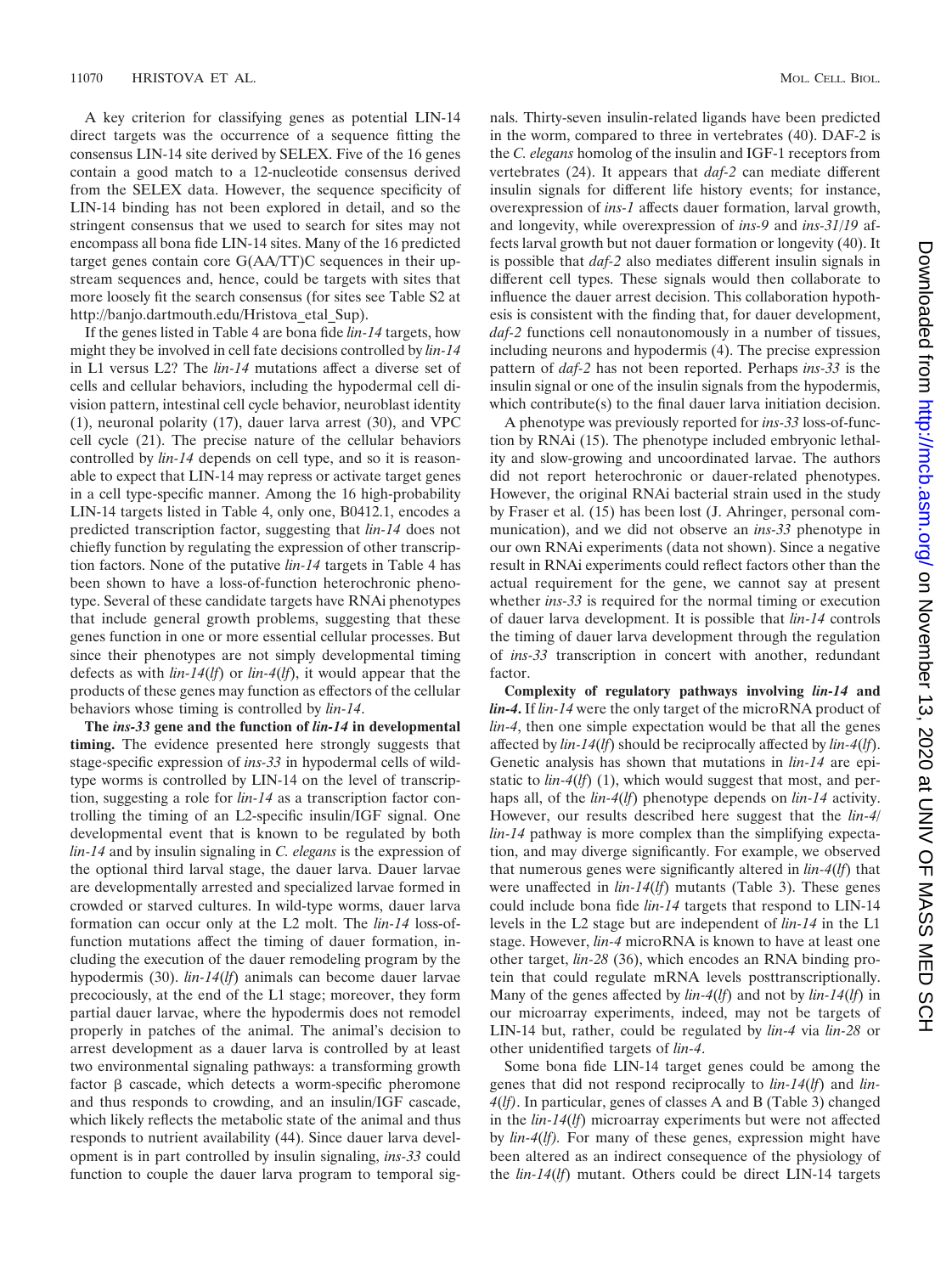whose expression is activated by LIN-14 in the L1 stage but becomes governed by other factors in the L2 stage (rendering them insensitive to removal of *lin-4*).

The results reported here establish that LIN-14 likely regulates the timing of developmental events through the direct binding to specific recognition sequences of diverse target genes. Down-regulation of LIN-14 levels from the L1 to the L2 stage likely results in the derepression of genes, such as *ins-33*, that are negatively regulated by LIN-14. It remains to be determined whether most LIN-14 target genes are repressed by LIN-14 binding or whether LIN-14 can also activate transcription in some situations. LIN-14 presumably acts in combination with cell type-specific transcriptional regulators to affect repression or activation of target genes in conjunction with regulating L1 and L2 developmental programs. A complete understanding of how the *lin-4/lin-14* circuit regulates diverse developmental events in *C. elegans* larvae will require a comprehensive catalog of all the genes targeted by LIN-14 in vivo; knowledge of where, when, and how they are affected by *lin-14* activity; and genetic analysis of their functional relationships to *lin-14*.

## **ACKNOWLEDGMENTS**

We are grateful to members of the Ambros laboratory, especially Rosalind Lee, Philip Olsen, and Richard Roy, for technical help and discussion; to Cecilia Henricksson-Spencer for technical assistance at Stockholm University; to Stuart Kim and the Stanford Microarrray Facility for help with the microarray assays; and to N. Hernandez, Y. Gruenbaum, and M. Labouesse for antisera.

This work was supported by PHS grant GM34028 to V.A.

#### **REFERENCES**

- 1. **Ambros, V., and H. R. Horvitz.** 1984. Heterochronic mutants of the nematode *Caenorhabditis elegans*. Science **266:**409–416.
- 2. **Ambros, V., and H. R Horvitz.** 1987. The *lin-14* locus of *Caenorhabditis* elegans controls the time of expression of specific postembryonic developmental events. Genes Dev. **1:**398–414.
- 3. **Ambros, V.** 2000. Control of developmental timing in *Caenorhabditis* elegans. Current Opin. Genet. Devel. **10:**428–433.
- 4. **Apfeld, J., and C. Kenyon** 1998. Cell nonautonomy of *C. elegans daf-2* function in the regulation of diapause and life span. Cell **95:**199–210.
- 5. **Arasu, P., B. Wightman, and G. Ruvkun.** 1991. Temporal regulation of *lin-14* by the antagonistic actin of two other heterochronic genes, *lin-4* and *lin-28*. Genes Dev. **5:**1825–1833.
- 6. **Ashrafi, K., F. Y. Chang, J. L. Watts, A. G. Fraser, R. S. Kamath, J. Ahringer, and G. Ruvkun.** 2003. Genome-wide RNAi analysis of *Caenorhabditis elegans* fat regulatory genes. Nature **421:**268–272.
- 7. **Ausubel, F. M., R. Brent, R. E. Kingston, D. D. Moore, J. G. Seidman, J. A. Smith, and K. Struhl.** 1994. Current protocols in molecular biology. John Wiley and Sons, New York, N.Y.
- 8. **Be´rube´, N. G., C. A. Smeenk, and D. J. Picketts.** 2000. Cell cycle-dependent phosphorylation of the ATRX protein correlates with changes in nuclear matrix and chromatin association. Hum. Mol. Genet. **9:**539–547.
- 9. **Bigelow, H. R., A. S. Wenick, A. Wong, and O. Hobert.** 2004. CisOrtho: a program pipeline for genome-wide identification of transcription factor target genes using phylogenetic footprinting. BMC Bioinformatics **5:**27.
- 10. **Burtelow, M. A., S. H. Kaufmann, and L. M. Karnitz.** 2000. Retention of the human Rad9 checkpoint complex in extraction-resistant nuclear complexes after DNA damage. J. Biol. Chem. **275:**26343–26348.
- 11. **Chittenden, T., D. M. Livingston, et al.** 1991. The T/E1A-binding domain of the retinoblastoma product can interact selectively with a sequence-specific DNA-binding protein. Cell **65:**1073–1082.
- 12. **Colosimo, M. E., A. Brown, S. Mukhopadhyay, C. Gabel, A. E. Lanjuin, D. T. S. Aravinthan, and P. Sengupta.** 2004. Identification of thermosensory and olfactory neuron-specific genes via expression profiling of single neuron types. Curr. Biol. **14:**2245–2251.
- 13. **Dixon, D. K., D. Jones, and E. P. Candido.** 1990. The differentially expressed 16-kD heat shock genes of *Caenorhabditis elegans* exhibit differential changes in chromatin structure during heat shock. DNA Cell Biol. **9:**177–191.
- 13a.**Fire, A., S. W. Harrison, and D. Dixon** 1990. A modular set of lacZ fusion vectors for studying gene expression in *Caenorhabditis elegans*. Gene **93:**189– 198.
- 14. **Frangioni, J. V., and B. G. Neel.** 1993. Solubilization and purification of enzymatically active glutathione S-transferase (pGEX) fusion proteins. Anal. Biochem. **210:**179–187.
- 15. **Fraser, A. G., R. S. Kamath, P. Zipperten, M. Martinez-Campos, M. Sohrmann, and J. Ahringer.** 2000. Functional genomic analysis of *C. elegans* chromosome I by systematic RNA interference. Nature **408:**325–333.
- 16. **Grondin, B., M. Bazinet, and M. Aubry.** 1996. The KRAB zinc finger gene ZNF74 encodes an RNA-binding protein tightly associated with the nuclear matrix. J. Biol. Chem. **271:**15458–15467.
- 17. **Hallam, S. J., and Y. Jin.** 1998. *lin-14* regulates the timing of synaptic remodeling in *Caenorhabditis elegans*. Nature **395:**78–82.
- 18. **Harlow, E., and D. Lane.** 1988. Antibodies: a laboratory manual. Cold Spring Harbor Laboratory Press, Cold Spring Harbor, N.Y.
- 19. **Hill, A. A., C. P. Hunter, B. T. Tsung, G. Tucker-Kellogg, and E. L. Brown.** 2000. Genomic analysis of gene expression in *C. elegans*. Science **290:**809– 812.
- 20. **Hong, Y., R. Lee, and V. Ambros.** 2000. Structure and function analysis of LIN-14, a temporal regulator of postembryonic developmental events in *Caenorhabditis elegans*. Mol. Cell. Biol. **20:**2285–2295.
- 21. **Hong, Y., R. Roy, and V. Ambros.** 1998. Developmental regulation of a cyclin-dependent kinase inhibitor controls postembryonic cell cycle progression in *Caenorhabditis elegans*. Development **125:**3585–3597.
- 22. **Jiang, M., J. Ryu, M. Kiraly, K. Duke, V. Rinke, and S. K. Kim.** 2001. Genome-wide analysis of developmental and sex-regulated gene expression profiles in *Caenorhabditis elegans*. Proc. Natl. Acad. Sci. USA **98:**218–223.
- 23. **Kamath, R. S., A. G. Fraser, Y. Dong, G. Poulin, R. Durbin, M. Gotta, A. Kanapin, N. Le Bot, S. Moreno, M. Sohrmann, D. P. Welchman, P. Zipperlen, and J. Ahringer.** 2003. Systematic functional analysis of the Caenorhabditis elegans genome using RNAi. Nature 2003. **421:**231–237.
- 24. **Kimura, K. D., H. A. Tissenbaum, Y. Liu, and G. Ruvkun.** 1997. *daf-2*, an insulin receptor-like gene that regulates longevity and diapause in Caenorhabditis elegans. Science **277:**942–945.
- 25. **Labouesse, M., E. Hartwieg, and H. R. Horvitz.** 1996. The *Caenorhabditis* elegans LIN-26 protein is required to specify and/or maintain all non-neuronal ectodermal cell fates. Development **122:**2579–2588.
- 26. **Lee, K. K., Y. Gruenbaum, P. Spann, J. Liu, and K. L. Wilson.** 2000. *C. elegans* nuclear envelope proteins emerin, MAN1, lamin, and nucleoporins reveal unique timing of nuclear envelope breakdown during mitosis. Mol. Biol. Cell **11:**3089–3099.
- 27. **Lee, R., R. Feinbaum, and V. Ambros.** 1993. The *C. elegans* heterochronic gene *lin-4* encodes small RNAs with antisense complementarity to *lin-14*. Cell **75:**843–854.
- 28. **Liang, C., and B. Stillman.** 1997. Persistent initiation of DNA replication and chromatin-bound MCM proteins during the cell cycle in cdc6 mutants. Genes Dev. **11:**3375–3386.
- 29. **Lichtsteiner, S., and R. Tjian.** 1995. Synergistic activation of transcription by UNC-86 and MEC-3 in *Caenorhabditis elegans* embryo extracts. EMBO J. **14:**3937–3945.
- 30. **Liu, Z., and Ambros, V.** 1989. Heterochronic genes control the stage-specific initiation and expression of the dauer larva developmental program in *Caenorhabditis elegans*. Genes Dev. **3:**2039–2049.
- 31. Reference deleted.
- 32. **Maeda, I., Y. Kohara, M. Yamamoto, and A. Sugimoto.** 2001. Large-scale analysis of gene function in *Caenorhabditis elegans* by high-throughput RNAi. Curr. Biol. **11:**171–176.
- 33. **Martinez-Balbas, M. A., A. Dey, S. K. Rabindran, K. Ozato, and C. Wu.** 1995. Displacement of sequence-specific transcription factors from mitotic chromatin. Cell **83:**29–38.
- 34. **Mello, C. C., J. M. Kramer, D. Stinchcomb, and V. Ambros.** 1991. Efficient gene transfer in *C. elegans*: extrachromosomal maintenance and integration of transforming sequences. EMBO J. **10:**3959–3970.
- 35. **Mirkovitch, J., M.-E. Mirault, and U. K. Laemmli.** 1984. Organization of the higher-order chromatin loop: specific DNA attachment sites on nuclear scaffold. Cell **39:**223–232.
- 36. **Moss, E., R. Lee, and V. Ambros.** 1997. The cold shock domain protein LIN-28 controls developmental timing in *C. elegans* and is regulated by the lin-4 RNA. Cell **88:**637–646.
- 37. **Olsen, P., and V. Ambros.** 1999. The *lin-4* regulatory RNA controls developmental timing in *C. elegans* by blocking LIN-14 protein synthesis after the initiation of translation. Dev. Biol. **216:**671–680.
- 38. **Patterson, G. I., A. Koweek, A. Wong, Y. Liu, and G. Ruvkun.** 1997. The DAF-3 Smad protein antagonizes TGF-8-related receptor signaling in the *Caenorhabditis elegans* dauer pathway. Genes Dev. **11:**2679–2690.
- 39. **Piano, F., A. J. Schetter, D. G. Morton, K. C. Gunsalus, V. Reinke, S. K. Kim, and K. J. Kemphues.** 2002. Gene clustering based on RNAi phenotypes of ovary-enriched genes in *C. elegans*. Curr. Biol. **12:**1959–1964.
- 40. **Pierce, S. B., M. Costa, et al.** 2001. Regulation of DAF-2 receptor signaling by human insulin and *ins-1*, a member of the unusually large and diverse *C. elegans* insulin gene family. Genes Dev. **15:**672–686.
- 41. **Reinhart, B. J., and G. Ruvkun.** 2001. Isoform-specific mutations in the *Caenorhabditis elegans* heterochronic gene *lin-14* affect stage-specific patterning. Genetics **157:**199–209.